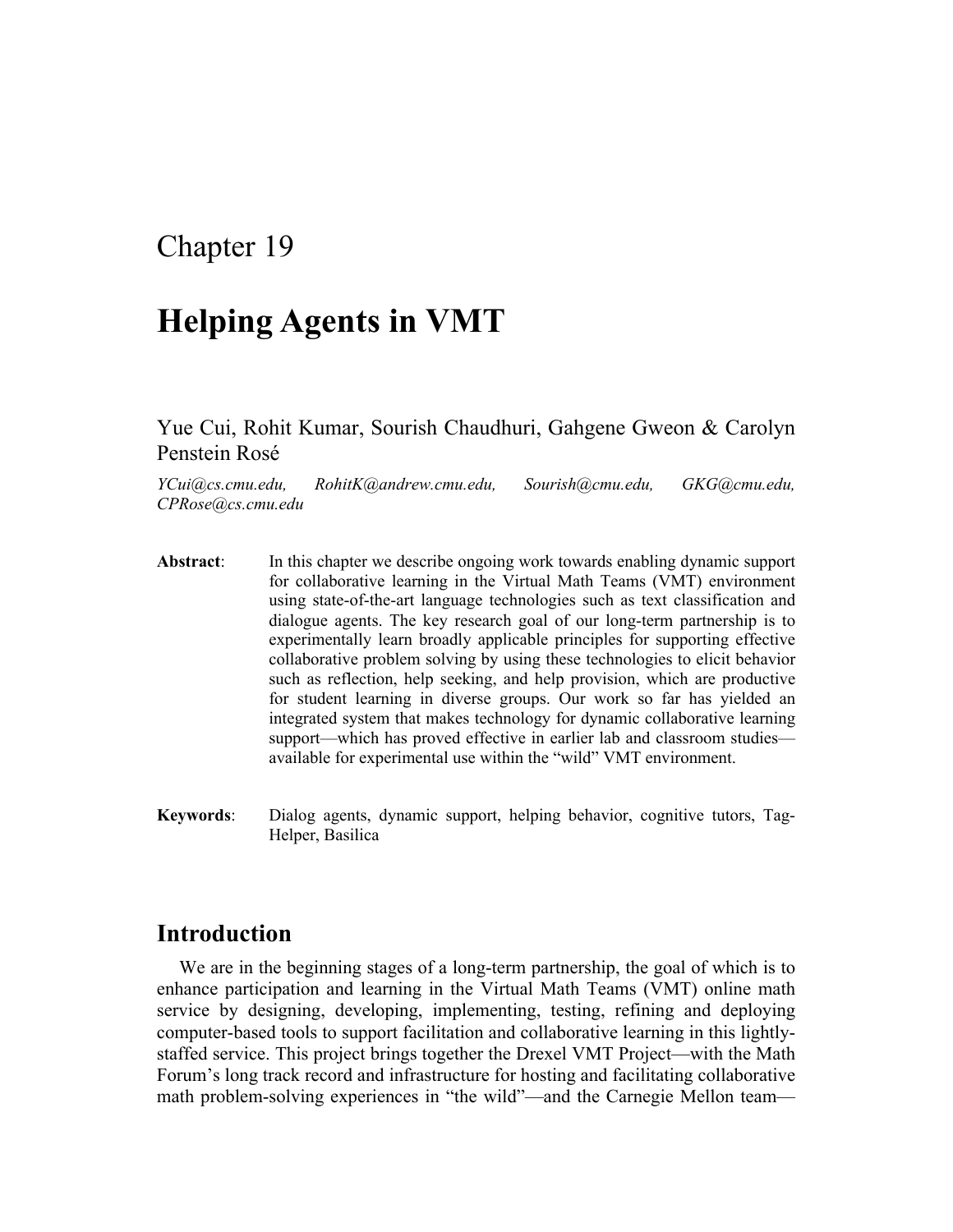with expertise developing effective, state-of-the-art language technologies—to pursue the potential to create a new, more dynamic form of computer-supported collaborative learning than what has been possible in VMT until now. In addition to complementary technologies provided within the scope of this strategic partnership, insights from complementary methodologies come together in a powerful way. In this chapter, we describe our progress to date, both in terms of technological development and new insights gained from a "full circle" methodology, which takes insights from naturalistic observations, confirmed and refined through experimental lab studies, implemented within a technical infrastructure, and finally provided for future cycles combining naturalistic observations in the wild and refinement in controlled settings.

In the VMT environment, collaboration is currently supported with a combination of script-based support and human moderation. The script-based structuring is stagebased. Students typically work in small groups on the same problem over three or four sessions. In the first session, they work out solutions to the problem. In between the first and second sessions, students receive feedback on their solutions from human moderators. In the second session, students discuss the feedback they received on their respective solutions and step carefully through alternative correct solutions. In that session and the subsequent session, they also discuss additional possible ways of looking at the problem including variations on that problem in order to take a step back and learn larger mathematics principles that apply to classes of problems rather than individual problems. Although the problem provides the opportunity to investigate multiple possible solutions and to engage in deep mathematical reasoning, VMT researchers have found from analysis of chat logs where students have worked together that students tend to jump to finding one solution that works rather than taking the opportunity to search for alternative solutions. Prior work comparing students working with well defined versus nonspecific problem-solving goals supports the belief that students can benefit from exploring multiple solutions, when those alternative solution paths provide opportunities to learn different concepts (see Chapter 10 for an example of re-use of problem-solving methods). Thus, there is reason to believe this typical pattern of narrowing to a single solution prematurely is counter-productive for learning. To address this and other issues, the moderator plays an important role in stimulating conversation between students, encouraging knowledge sharing and probing beyond a single acceptable solution.

While support from human moderators is extremely valuable to students, it is a rare commodity. Currently, only a tiny fraction of the approximately one million visitors to the Math Forum site each month have the opportunity to benefit from this expert-facilitated group-learning experience. Thus, our long-term goal is to greatly expand this capacity by using technology to support collaboration in this environment in two main ways, both of which leverage our prior research on automatic collaborative process analysis (Donmez et al., 2005; Rosé et al., 2008; Wang & Rosé, 2007). The first approach is to deploy *conversational agents* to offer fully automated support. As in our previous investigations in other collaborative environments, agents in VMT would participate in the student conversation.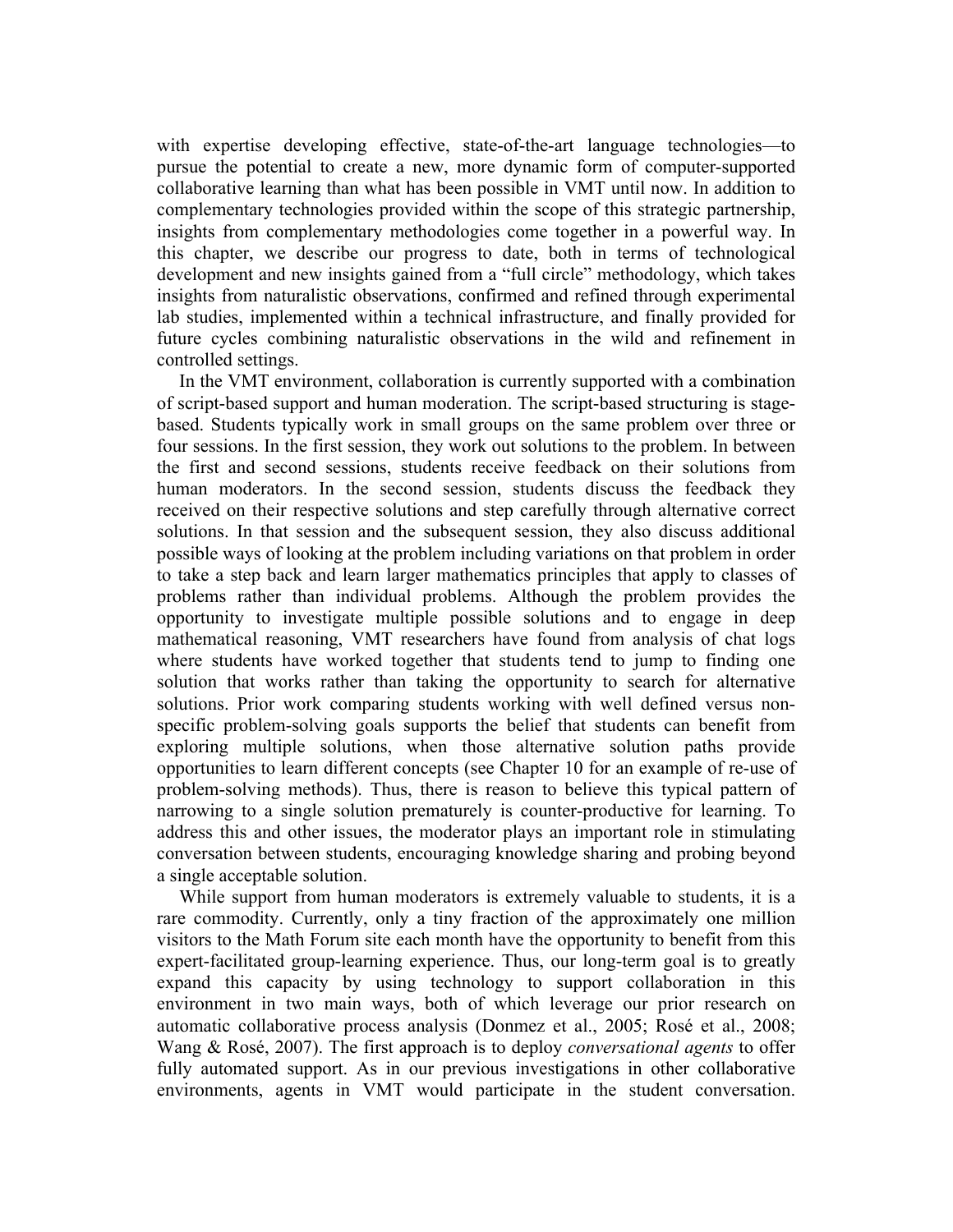Automatic analysis of the collaborative-learning process can be used to detect when a conversational agent should intervene in a conversation. Another direction we plan to pursue is to use the automatic analysis of the conversation to *construct reports* that inform human facilitators of which groups are most in need of support (Joshi  $\&$ Rosé, 2007; Kang, 2008; Rosé et al., 2007). In this chapter, we focus primarily on the first approach.

The key research goal in the long term is to optimize a design and implementation for dynamic feedback in support of collaborative problem solving that will maximize the pedagogical effectiveness of the collaboration by eliciting behavior that is productive for student learning in collaborative contexts, including but not limited to the VMT environment. Towards this end, we have conducted a series of investigations across multiple age groups and multiple domains related to the design, implementation and evaluation of conversational agents that play a supportive role in collaborative-learning interactions (Chaudhuri et al., 2008; Gweon et al., 2006; Kumar, Rosé et al., 2007; Wang et al., 2007). We are working towards supporting collaboration in a dynamic way that is responsive to what is happening in the collaboration rather than operating in a "one size fits all" fashion, which is the case with state-of-the-art static forms of support such as assigning students to roles (Strijbos, 2004), providing prompts during collaboration (Weinberger, 2003), designing structured interfaces (e.g., with buttons associated with typical "conversation openings") (Baker & Lund, 1997), guiding learners with instructions to structure their collaboration (Webb & Farivar, 1999), or even various forms of training in collaboration (Rummel, Spada & Hauser, 2006). Our investigations thus far have been in lab and classroom studies. The far less controlled VMT environment provides a more challenging environment in which to test the generality and robustness of our prior findings, while at the same time providing a context where successful technology for supporting collaborative-learning interactions can reach a broad spectrum of students in need of support in their mathematics education.

While there has been much work evaluating a wide range of conversational agents for supporting individual learning with technology (Kumar et al., 2006; Rosé et al., 2001; Rosé & Torrey, 2005; Rosé & VanLehn, 2005; VanLehn et al., 2007), a similar effort in *collaborative* contexts is just beginning. We have observed in our recent research that working collaboratively may change the way students conceptualize a learning task and similarly how they respond to feedback (Wang & Rosé, 2007; Wang et al., 2007). For example, Wang & Rosé found that students approached an idea-generation task more broadly when they worked in pairs rather than as individuals, in particular behaving in a way that indicated more of a fluid boundary between tasks, whereas students who worked individually focused more narrowly on one task at a time. Correspondingly, students who worked in pairs with feedback showed even more evidence of a connection between tasks, where individuals with feedback during idea generation simply intensified their success within their original narrow focus. This difference in how students responded to feedback when they worked individually and in pairs tells us that before we will be able to effectively support collaborative learning—with tutorial dialogue technology (Gweon et al., 2005; Jordan et al., 2007; Rosé et al., 2001) in particular as well as intelligent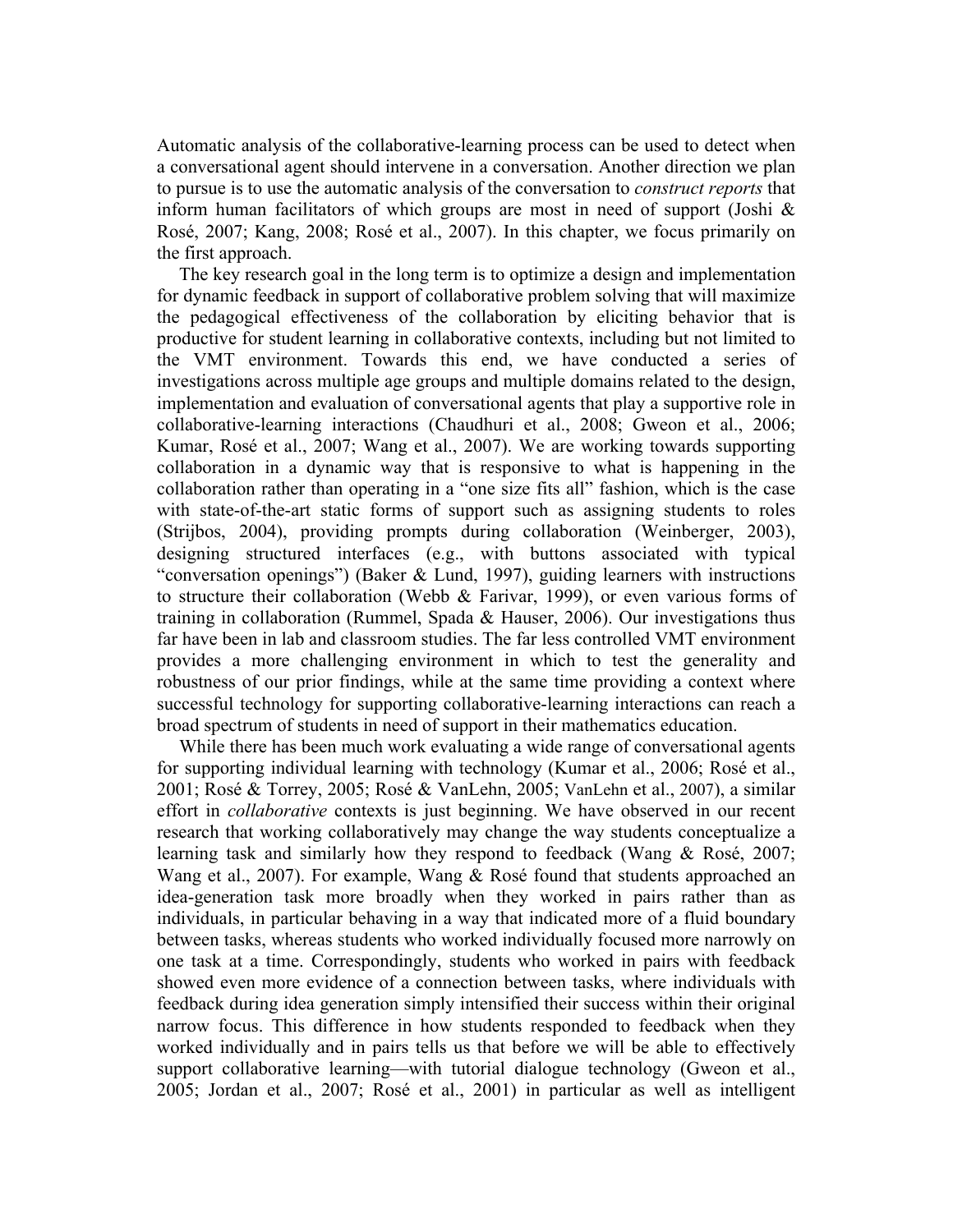tutoring technology more generally—it will be essential to re-evaluate established approaches that have proven effective for individual learning now in collaborative contexts, and we have begun to engage in such comparisons (Gweon et al., 2007; Kumar, Rosé et al., 2007).

Our initial investigations using dialogue agent technology as collaborative learning support have been tremendously successful (Chaudhuri et al., 2008; Kumar, Gweon et al., 2007; Wang et al., 2007), suggesting that the presence of dialogue agents in the conversation increase learning of human participants as much (Kumar, Gweon et al., 2007) or more (Wang et al., 2007) than the human collaborators do.

 We begin this chapter by describing our research methodology, which benefits from a combination of qualitative investigations conducted by Drexel's VMT team with insights from experimental studies and quantitative discourse analysis from our Carnegie Mellon team. Next, we describe our investigations of helping behavior, which are still in progress, but which have already suggested directions for dynamic support in the VMT environment. We will then describe our current integration between the technology for dynamic collaborative-learning support and the VMT environment, which we have now piloted with college-aged students in both math and thermodynamics (Chaudhuri et al., 2008). We will conclude with plans for future work.

# **Full-Circle Methodology: Complementary Insights from Complementary Contexts**

In recent years, the CSCL community has grown in its openness to mixed methods and has made progress towards bridging a wide spectrum of methodological approaches from qualitative, ethnographic-style investigations to highly controlled, highly quantitative approaches. In that spirit, we leverage a broad spectrum of methodologies, ranging from high-internal-validity studies in the lab and in the classroom, with pre/post-test designs, to high-external-validity investigations in the "wild" VMT environment, where the same analyses of observable collaborative behavior are possible even with naturalistic, non-controlled observation, but experimental designs are less practical and must be administered with caution because of the way imposing too much control may interfere with the natural working of the community.

As an illustration of our full-circle, mixed-methods approach, we offer an example of how our informal collaboration to date is already yielding synergistic findings. This investigation provided the data for the quantitative investigation of math helping behavior discussed later in the chapter. Because our ultimate goal is to achieve success in the "wild" VMT environment, we begin with insights gained from an ethnomethodological analysis of chat logs collected in the VMT environment (see Chapter 5). In one notable chat session, the VMT team observed a group of students that was successful at solving problems collaboratively that none of them were capable of solving alone. On close inspection of the chat logs, a student who at first appeared as "the class clown" emerged as a tone setter in the analysis, putting his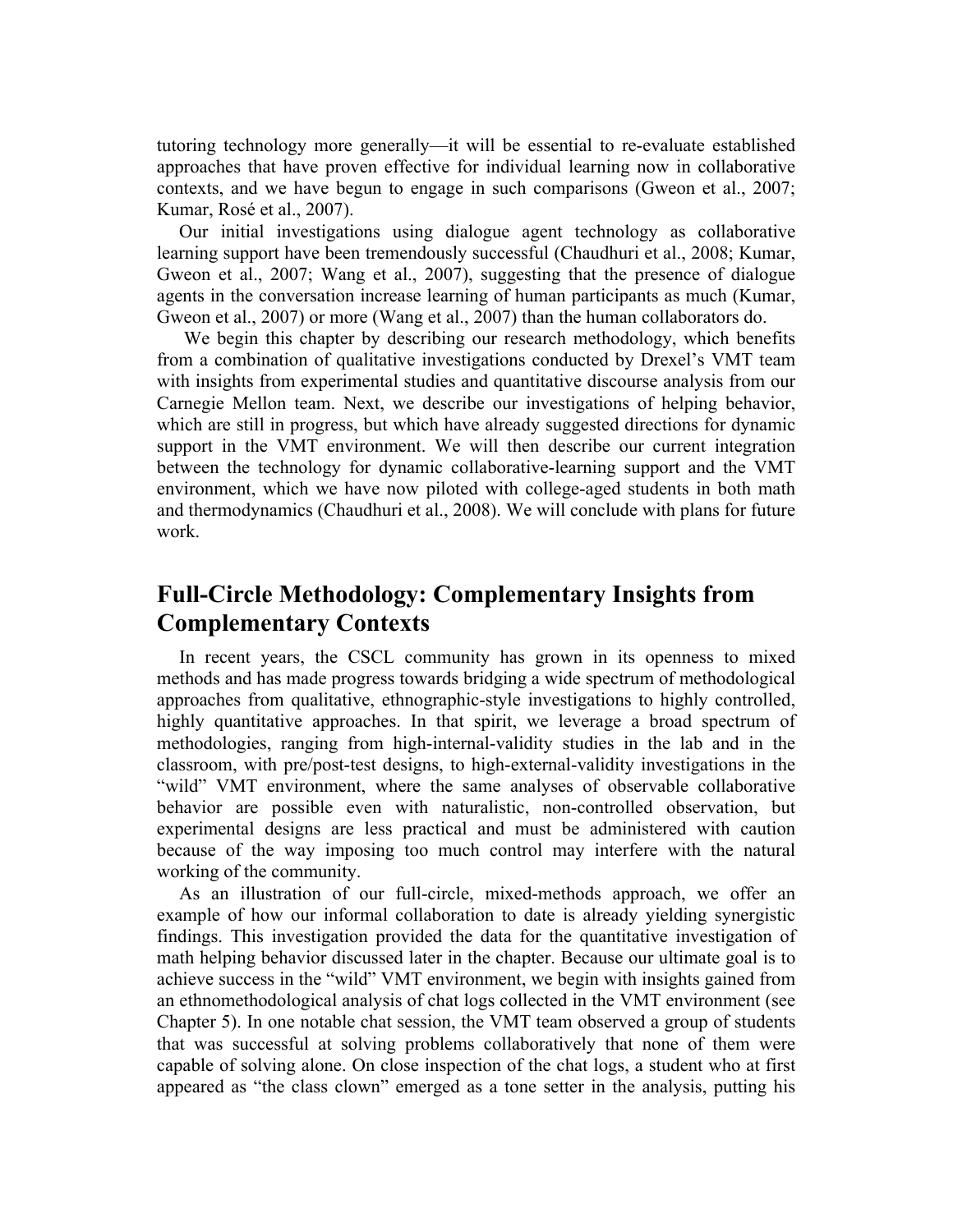team mates at ease, and allowing them to forge ahead as a group to solve a particularly challenging problem. From this analysis, a hypothesis emerges that interventions that inject humor in a collaborative-learning setting may act as a "social lubricant," and thereby may increase success in collaborative problem solving. The Carnegie Mellon team has tested this hypothesis experimentally in a classroom study in which students worked in pairs in a collaborative problemsolving environment that shares some common simple functionality with the VMT environment. We refer to this study as the Social Prompts study (Kumar, Rosé et al., 2007).

#### **Experimental Infrastructure**

The Social Prompts study was run as a classroom study with middle school students learning fraction arithmetic using a simple collaborative problem-solving environment (see Figure 19-1), which was a precursor to the integrated version of the VMT environment discussed later in the chapter. Although this study took place in a school computer lab, students worked in pairs, communicating only through text chat.

| <b>Math Talk</b> |                                                                                                                                                                                                                                                |                                                                                                                                                                                                                                            |                                                                                                                                                                                                                                                                                                                                                      |
|------------------|------------------------------------------------------------------------------------------------------------------------------------------------------------------------------------------------------------------------------------------------|--------------------------------------------------------------------------------------------------------------------------------------------------------------------------------------------------------------------------------------------|------------------------------------------------------------------------------------------------------------------------------------------------------------------------------------------------------------------------------------------------------------------------------------------------------------------------------------------------------|
|                  | Settings<br>My Team: TeamToday<br>Student2 has logged in.<br>Student1 has logged in.<br>car ride, which seems less uncomfortable?<br>Student1 I'll take the car ride<br>Tutor Ok Student1.<br>Student2 definitely books!<br>Tutor Ok Student2. | Disconnect<br>My Username: Student2<br>Tutor Student1, If you had to choose between a long flight or a long<br>Tutor Student2, Which are more entertaining - books or movies?<br>Tutor Please work on the problem shown in the side panel. | Jan packed several books to amuse herself on a<br>long car ride to visit her grandma. After 1/5 of<br>the trip, she had already finished 6/8 of the books<br>she brought. How many times more books<br>should she have brought than what she packed?<br><b>Given Fractions</b><br><b>Converted Fractions</b><br>Result<br>Simplified<br>Mixed Number |
|                  |                                                                                                                                                                                                                                                | Submit                                                                                                                                                                                                                                     | Next Hint >><br>Use the Hint button<br>for Help.<br>Mit Done, when you<br>Click for Hint<br>complete this problem.<br><< Previous Hint<br>Done                                                                                                                                                                                                       |

*Figure 19-1. Early environment for collaborative math problem solving.* 

The interface in Figure 19-1 has two panels. On the left is a chat interface, which allows students to interact with each other as well as with conversational agents that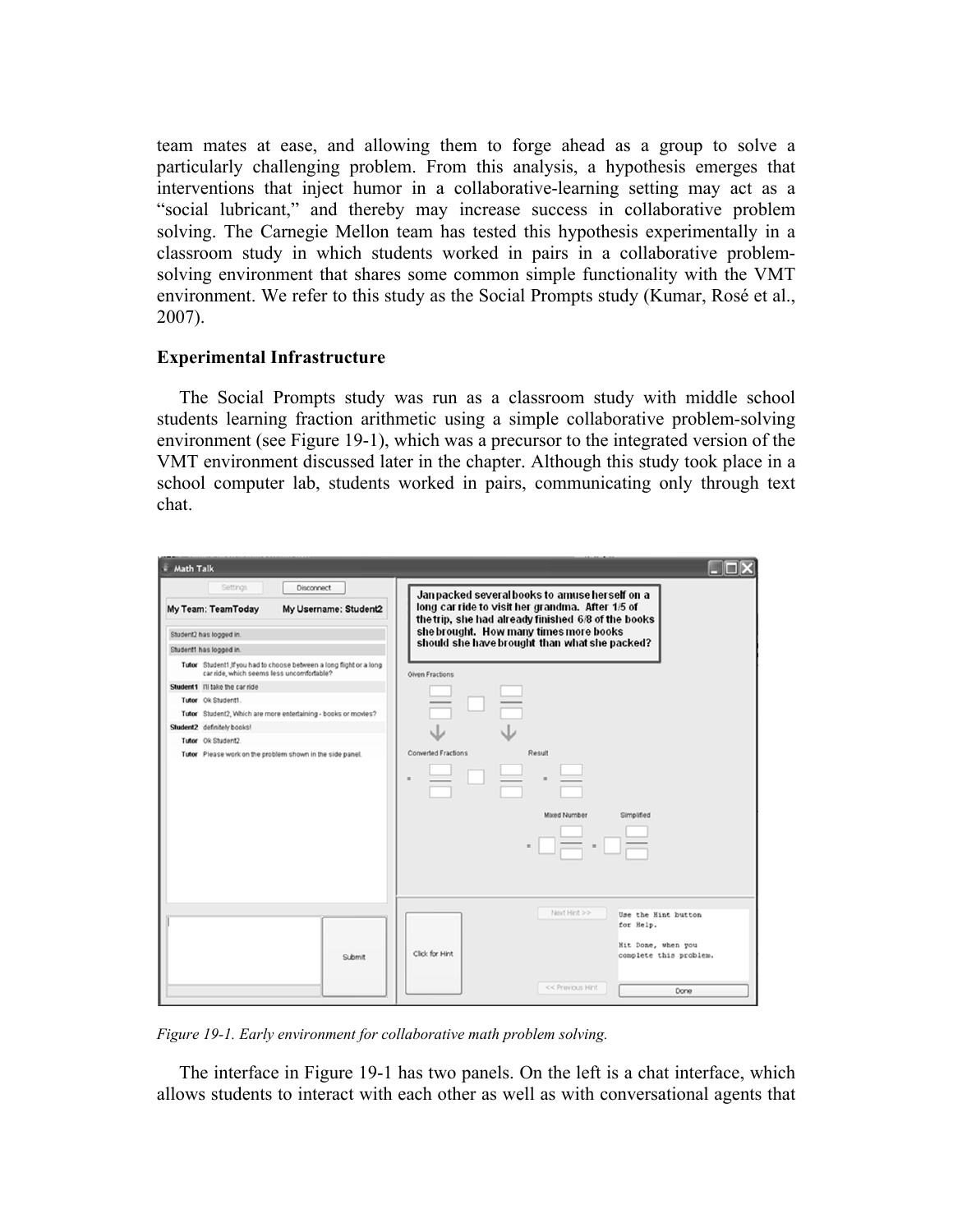are triggered at different occasions during the problem-solving session to offer support to the collaborating pairs. The panel on the right is the problem-solving interface, which allows students to work collaboratively on a given problem. In this case the interface in the right panel was built using the Cognitive Tutor Authoring Tools (CTAT) (Aleven, McLaren & Koedinger, 2006). The problem-solving panel has a problem layout and a hint button. The hint button triggers support built into the environment. The hint messages are displayed in the chat window. Both panels of the interface maintain a common state across both the participants at all times, creating a shared experience for the student dyad. All actions performed by a student in either of the panels are immediately communicated and reflected on the interface of the other student. This integrated shared experience of problem solving is unique to this interface in contrast to systems used in our earlier experiments where VMT was used to manage the shared-problem-solving interaction (Gweon et al., 2007; Gweon et al., 2006).

#### **Experiment and Results**

The purpose of the experiment was to test the facilitative effect of off-task, social conversation on collaborative problem solving. Our hypothesis was that in a condition in which this form of social interaction was encouraged, students would work together better, offering each other more help, and thus benefiting more from the collaboration.

The experimental procedure extended over 4 school days, with the experimental manipulation taking place during days two (i.e., lab day 1) and three (i.e., lab day 2). The fourth day of the experiment was separated from the third day of the experiment by a weekend. Teams remained stable throughout the experiment. The students were instructed that the teams would compete for a small prize at the end of the study based on how much they learned and how many problems they were able to solve together correctly. The second and third days were lab days in which the students worked with their partner. Each lab session lasted for 45 minutes. At the end of each lab period, the students took a short quiz, which lasted about 10 minutes. At the end of the second lab day only, students additionally filled out a short questionnaire to assess their perceived help received, perceived help offered, and perceived benefit of the collaboration. On the fourth experiment day, which was two days after the last lab day, they took a posttest, which was used for the purpose of assessing retention of the material.

In the experimental condition of the Social Prompts study, before a problem is displayed in the shared problem-solving space, a tutor agent first asks each student what we refer to as a social question. For example, the agent may first ask student 1 "**Student 1, if you had to choose between a long flight or a long car ride, which seems more uncomfortable?**" The student indicates that a car ride would be preferable. Then the tutor agent may ask, "**Student 2, which are more entertaining—books or movies?**" The student may respond that books are more amusing. These two pieces of information are then used to fill in slots in a template that is used to generate personalized wording for the math problem. In particular, the resulting story problem says, "**Jan packed several books**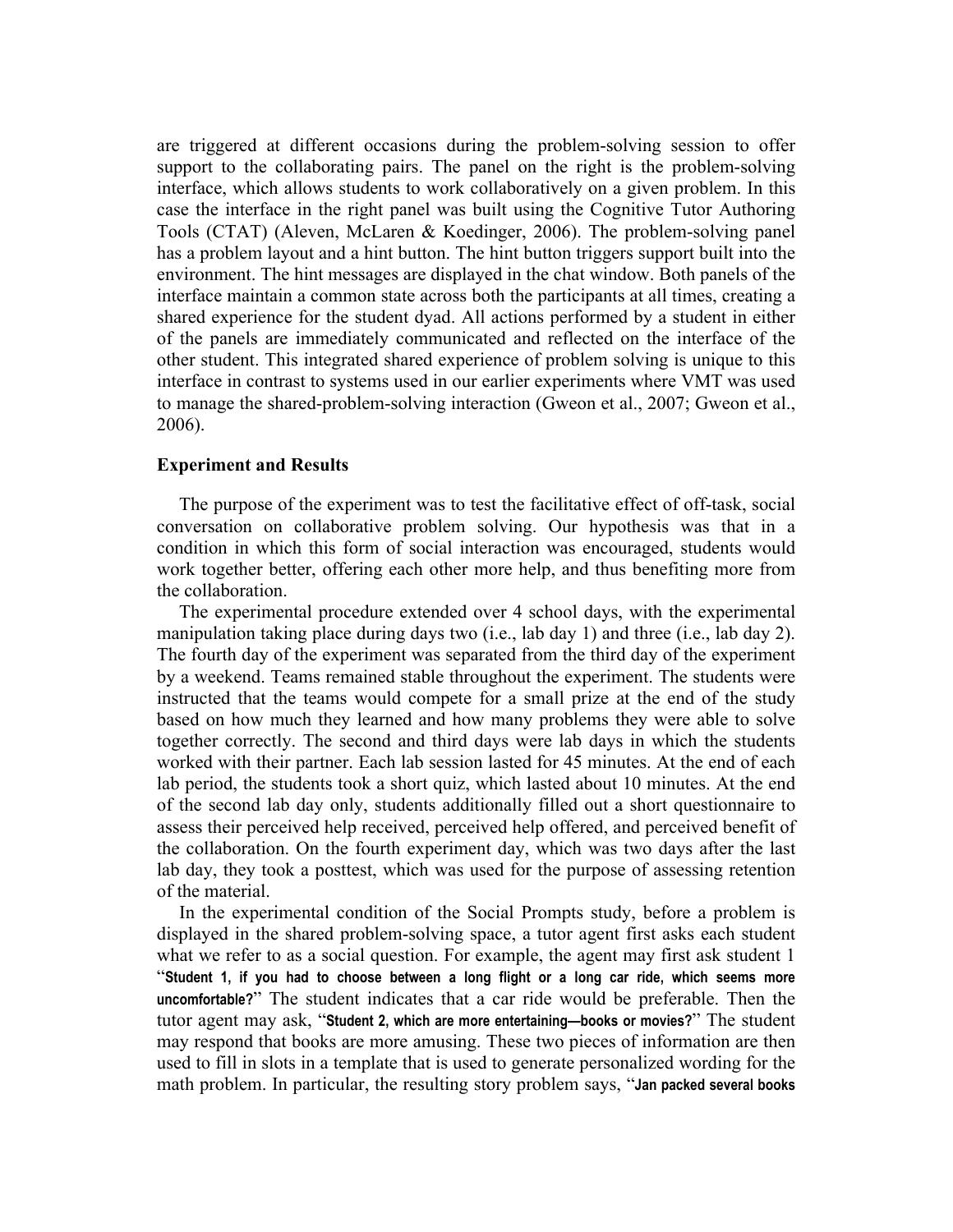**to amuse herself on a long car ride to visit her grandma. After 1/5 of the trip, she had already finished 6/8 of the books she brought. How many times more books should she have brought than what she packed?**" The lighthearted nature of the word problem was meant to inject a note of humor into the conversation, and possibly spark off-task discussion, because the focus of the questions was on personal preferences of the students rather than strictly on math. In order to control for content and presentation of the math content across conditions, we used exactly the same problem templates in the control condition, but rather than presenting the social questions to the students, we randomly selected answers to the social questions "behind the scenes" Thus, students in both conditions worked through the same distribution of problems.

The results of the Social Prompts study provided some evidence in support of the hypothesis that emerged from observations in the VMT environment. We began our analysis by investigating the socially-oriented variables measured by means of a questionnaire, which we designed as a subjective assessment of perceived problem solving competence of self and partner, perceived benefit, perceived help received and perceived help provided. Each of 8 questions included on the questionnaire consisted of a statement such as "**The other student depended on me for information or help to solve problems**." and a 5 point scale ranging from 1 (labeled "strongly disagree") to 5 ("strongly agree"). For perceived benefit and perceived confidence, scores were high on average (about 4 out of 5) in both conditions, with no significant difference between conditions. However, with perceived help offered as well as perceived help received, there were significant differences between conditions (see Table 19-1). Students in the experimental condition rated themselves and their partner significantly higher on offering help than in the control condition. Interestingly, there is more evidence of requesting help in the control-condition chat logs. However, these requests were frequently ignored.

|                                    | Control   | Experimental |
|------------------------------------|-----------|--------------|
| Perceived Self Competence          | 4.2(.56)  | 4.1(0.23)    |
| Perceived Partner Competence       | 4.3(0.62) | 3.9(0.49)    |
| Perceived Benefit of Collaboration | 4.5(.74)  | 4.4(.70)     |
| Perceived Help Received            | 1.8(1.3)  | 3.3(0.69)    |
| Perceived Help Provided            | 1.8(1.1)  | 3.1(1.1)     |

The learning-gains analysis is consistent with the pattern observed on the questionnaire, and offers some weak evidence in favor of the experimental condition on learning. The trend was consistently in favor of the experimental condition across tests and across units of material on the test. The strongest effect we see is on lab day 2 where students in the experimental condition gained marginally more on interpretation problems (p=0.06, effect size 0.55 standard deviations). The student chat logs contain rich data on how the collaborative problem-solving process transpired.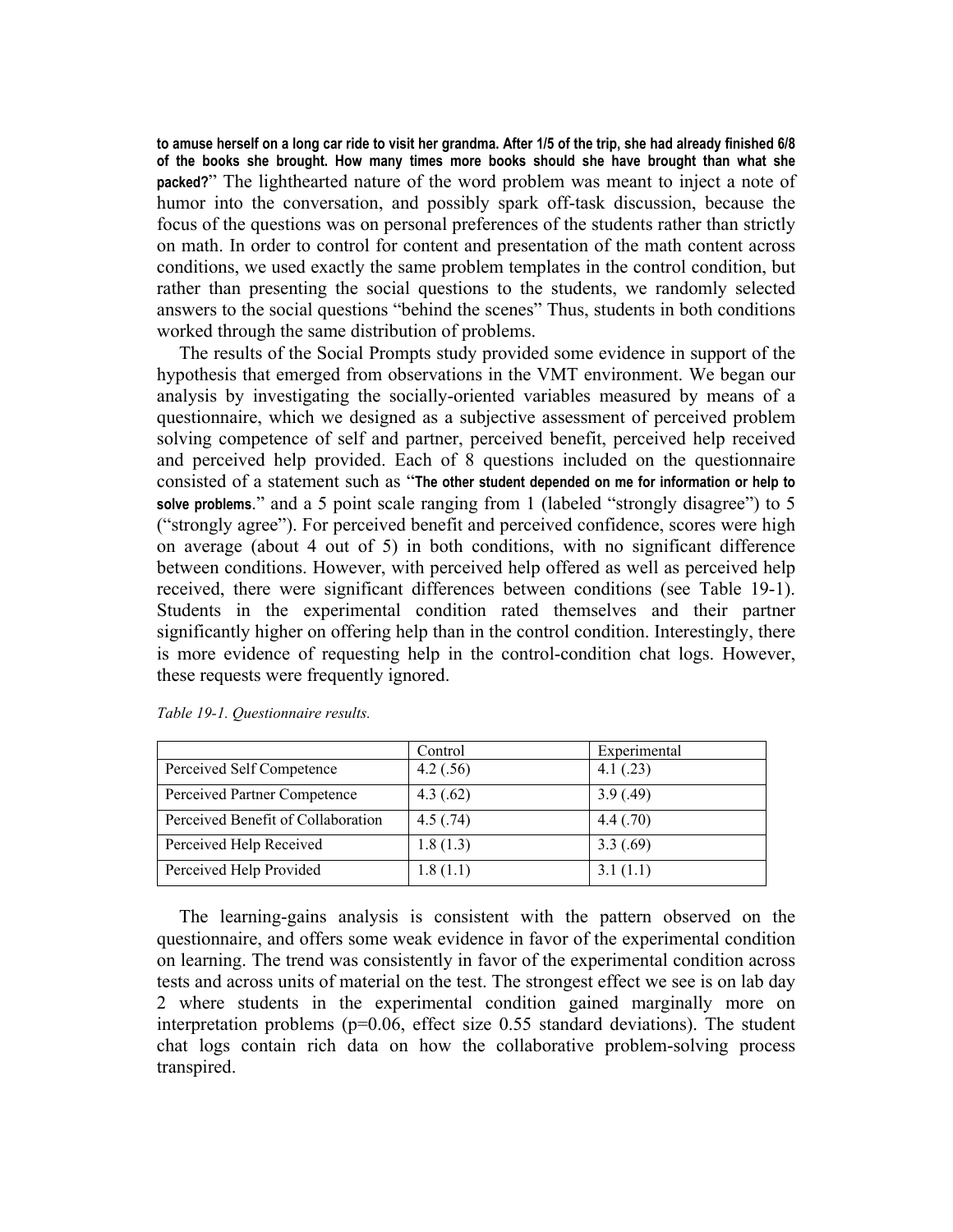We also conducted a qualitative analysis of the conversational data recorded in the chat logs in order to illuminate the findings from the test and questionnaire data discussed above. Overall, we observed that students were more competitive in the control condition. Insults like "**looser**," "**you stink**" or "**stupid**" occurred frequently in the control condition, but never in the experimental condition. Instead, in the experimental condition we observe light-hearted teasing. Furthermore, students referred to themselves as a group more frequently in the experimental condition. More details of the analysis of the chat logs are presented in the next section.

The full-circle methodology that we follow begins with ethnographic observations from interactions in the VMT environment. These observations lead to hypotheses that can be tested in high-internal-validity environments such as lab and classroom studies. These studies help us to confirm causal connections between actions and subsequent effects, between which we observe a correlation in our earlier ethnographic analyses. Discovered causal connections can then form the basis for the design of full-scale interventions, which can be prototyped and tested in the VMT environment. These investigations can eventually serve both as a test of the generality and robustness of findings from the lab and classroom studies as well as a source of new insights, forming the basis for new hypotheses that can be tested in further cycles—although only a large-scale controlled study evaluating the full intervention, such as we plan in the future, can provide definitive evidence of its effectiveness.

## **Analysis of Helping Behavior**

Many of the benefits of collaborative learning are experienced through the discussions that students have in these contexts, so much of our work is focused on the dynamics of those conversations. For decades, a wide range of social and cognitive benefits have been extensively documented in connection with collaborative learning, which is mediated by conversational processes. The exchange of help is one valuable aspect of this process. Because of the importance of these conversational processes, in our evaluation of the design of conversational agents for supporting collaborative learning we must consider both the learning that occurs when individuals interact with these agents in the midst of the collaboration (i.e., learning from individual direct interaction with the agents) and learning that is mediated by the effects of the agents on the group interaction between the students. A formal analysis of helping behavior in our collected chat logs allows us to do that.

#### **Theoretical Foundation**

The help that students offer one another in the midst of collaborative learning ranges from unintentional help provided as a byproduct of other processes, to help offered with full intentionality. Beginning with unintentional help, based on Piaget's (1985) foundational work, one can argue that a major cognitive benefit of collaborative learning is that when students bring differing perspectives to a problem-solving situation, the interaction triggers consideration of questions and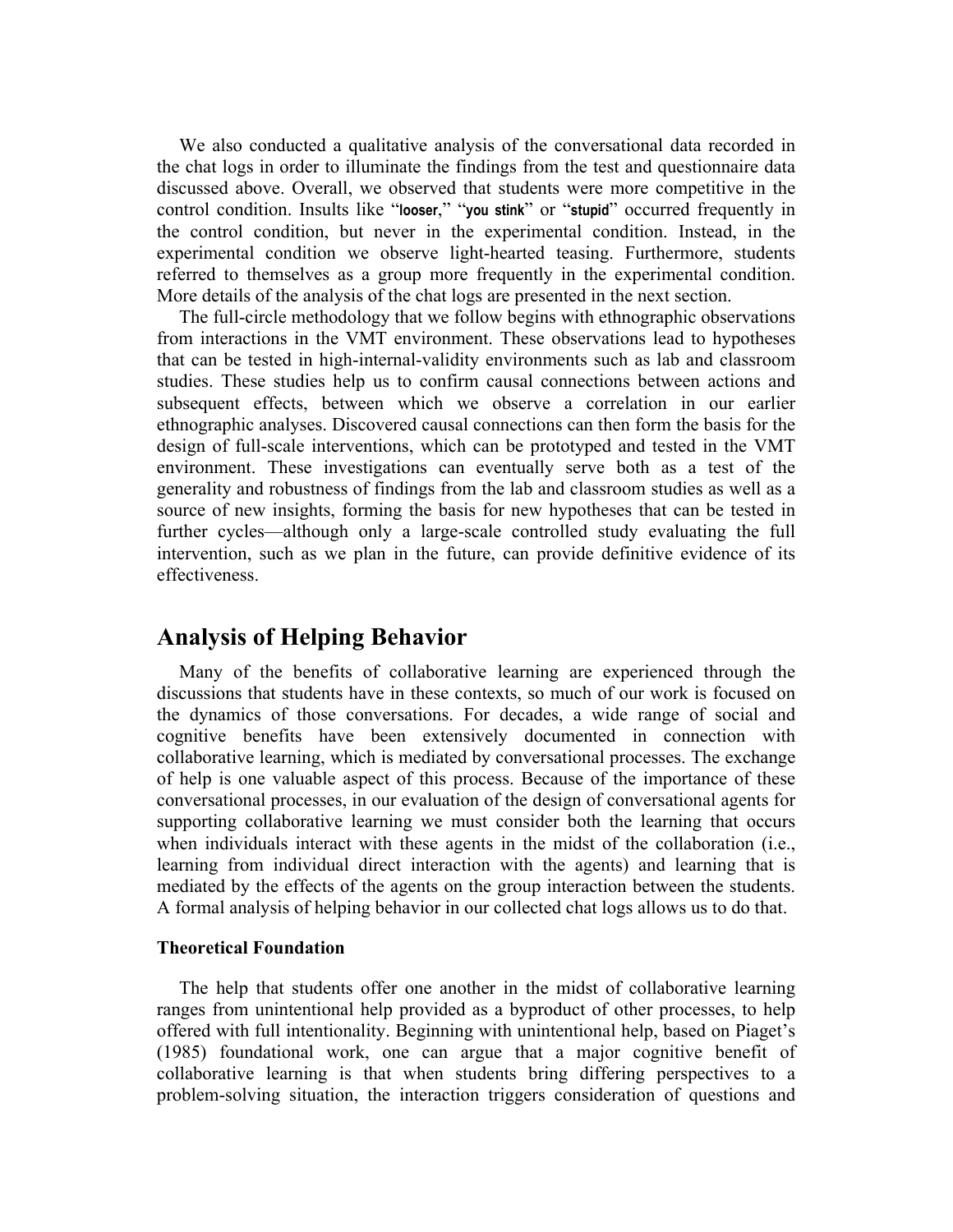ideas that might not have occurred to the students individually. This stimulus could help them to identify gaps in their understanding, which they would then be in a position to address. This type of cognitive conflict has the potential to lead to productive shifts in student understanding.

Related to this notion of cognitive conflict, other benefits of collaborative learning focus on the consequences of engaging in intentional teaching behaviors, especially the articulation of deep explanations (Webb, Nemer & Zuniga, 2002). Other work in the CSCL community demonstrates that interventions that enhance argumentative knowledge construction, in which students are encouraged to make their differences in opinion explicit in collaborative discussion, enhances the acquisition of multiperspective knowledge (Fischer et al., 2002). Furthermore, based on Vygotsky's seminal work and his concept of the zone of proximal development (Vygotsky, 1930/1978), we know that when students who have different strengths and weaknesses work together, they can provide scaffolding for each other that allows them to solve problems that would be just beyond their reach if they were working alone. This makes it possible for them to participate in a wider range of hands-on learning experiences.

While the cognitive benefits of collaborative learning are valuable, they are not the only positive effect of collaborative learning. In fact the social benefits of collaborative learning may be even more valuable for fostering a productive classroom environment. These are obviously strongly related to the social interaction between students, which could be greatly enhanced by conversational interactions. By encouraging a sense of positive interdependence among students—where students see themselves both as offering help and as receiving needed help from others—collaborative learning has been used as a form of social engineering for addressing conflict in multi-ethnic, inner-city classrooms (Slavin, 1980). Some examples of documented social benefits of successful collaborative learning interactions include: increases in acceptance and liking of others from different backgrounds, identification with and commitment to participation in a learning community, improvements in motivation and aptitude towards long-term learning.

The social benefits of collaborative learning are closely connected with the Vygotskian foundations of collaborative learning because the positive interdependence that is fostered through collaborative learning is related to the exchange of support, or scaffolding, that students offer each other. Our own research has affirmed this connection. For example, in a previous study where we used a dynamic support intervention to encourage helping behavior, we observed anecdotal evidence that the manipulation increased helping behavior, and we observed a significant positive learning effect in the condition where we observed the increase in helping behavior (Gweon et al., 2006). In a subsequent study where we manipulated the availability of help from the problem-solving environment, we observed a significant positive correlation between the frequency of help offered and learning by the help provider (Gweon et al., 2006). In the same study, we observed that students perceived more benefit and learned more in the condition where they offered more help. Below we demonstrate through an analysis of the chat logs from the Social Prompts study introduced earlier that the presence of social dialogue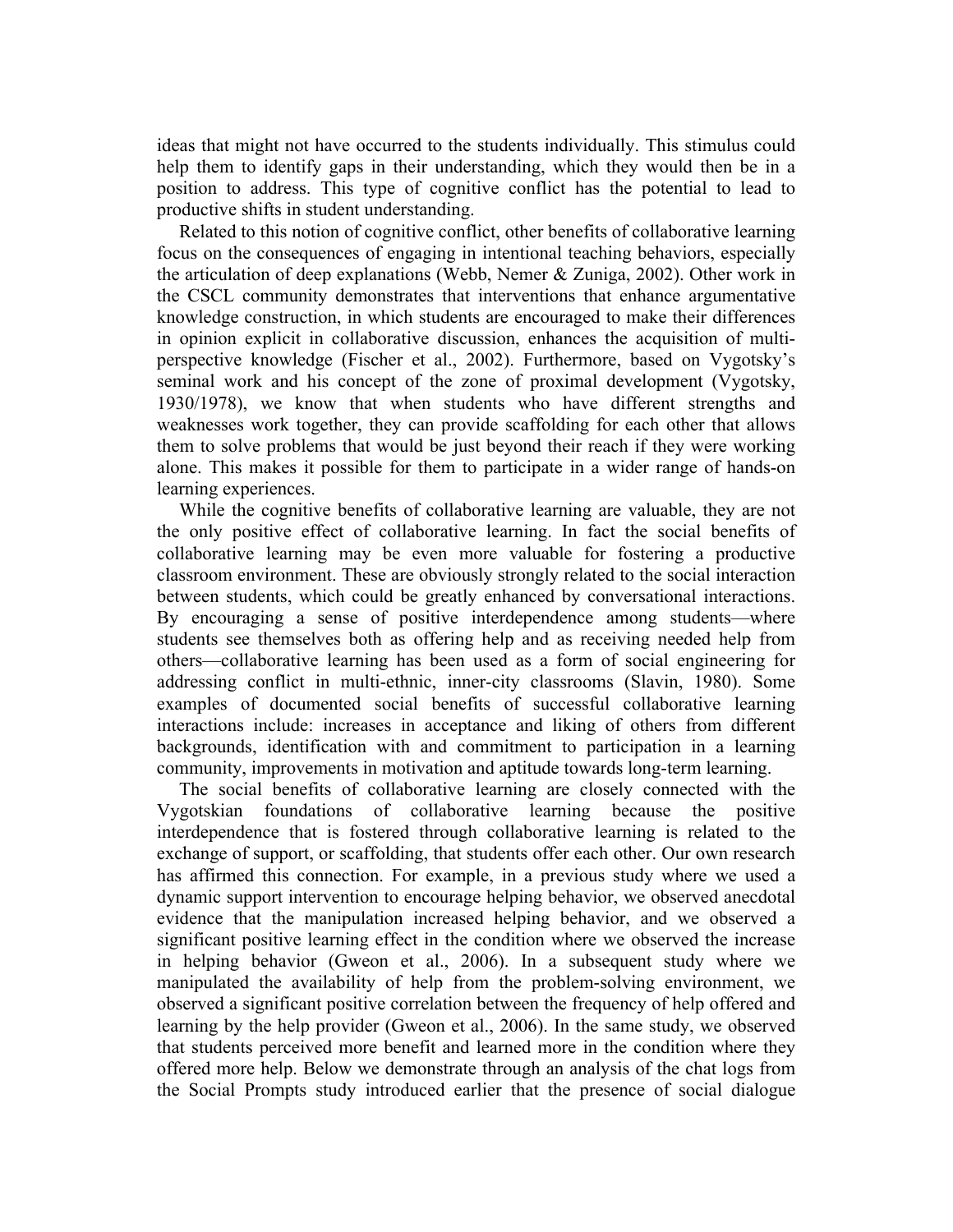agents that show an interest in the personal preferences of participants not only created a more positive atmosphere between students and increased the perception of both help offered and help received, but also increased the concentration of actual verbal help exchanged per problem. As noted, the manipulation resulted in a marginal increase in learning on the second lab day of the study. All of these studies offer evidence of the value of helping behavior, consistent with what would be predicted by the theoretical foundations for collaborative learning put forward by Piaget, Vygotsky and others.

#### **Simple Coding Scheme for Helping Behavior**

In order to investigate whether students in the experimental condition actually offered each other more help in the Social Prompts study, we coded the chat logs from each lab day with a coding scheme developed in our previous work (Gweon et al., 2007). In order to make the sometimes cryptic statements of students clearer during our analysis, and also to provide an objective reference point for segmenting the dialogue into meaningful units, we merged the log-file data recorded by the problem-solving interface with the chat logs recorded from the chat window using time stamps for alignment. We then segmented the conversational data into episodes using the log files from the tutoring software as an objective guide. Each episode was meant to include conversation pertaining to a single problem-solving step as reified by the structured problem-solving interface. Between problems, conversation related to a single social prompt counted as one episode, and conversation related to one cognitive support agent also counted as one episode. All entries in the log files recorded by the tutoring software refer to the step in the action it is associated with as well as any hints or other feedback provided by the tutoring software. Note that steps where no conversation occurred did not have any episode associated with them in our analysis.

The simple coding scheme consisted of five mutually exclusive categories: (R) Requests Received, (P) Help Provision, (N) No Response, (C) Can't Help and (D) Deny Help. Along with the "other" category, which indicates that a contribution does not contain either help seeking or help providing behavior, these codes can be taken to be exhaustive.

The first type of conversational action we coded was Request Received (R). Help requests are conversational contributions such as asking for help on problem solving, asking an explicit question about the domain content, and expressing confusion or frustration. Not all questions were coded as Requests Received. For example, there were frequent episodes where students discussed coordination issues such as whether the other student wanted to go next, or if it was their turn, and these questions were not coded as help requests for the purpose of addressing our research questions.

Adjacent to each coded Request Received, in the column associated with the partner student, we coded four types of responses. Help Provisions (P) are actions that attempt to provide support or substantive information related to the other student's request, regardless of the quality of this information. These actions are attempts to move toward resolving the problem. Can't Help statements (C) are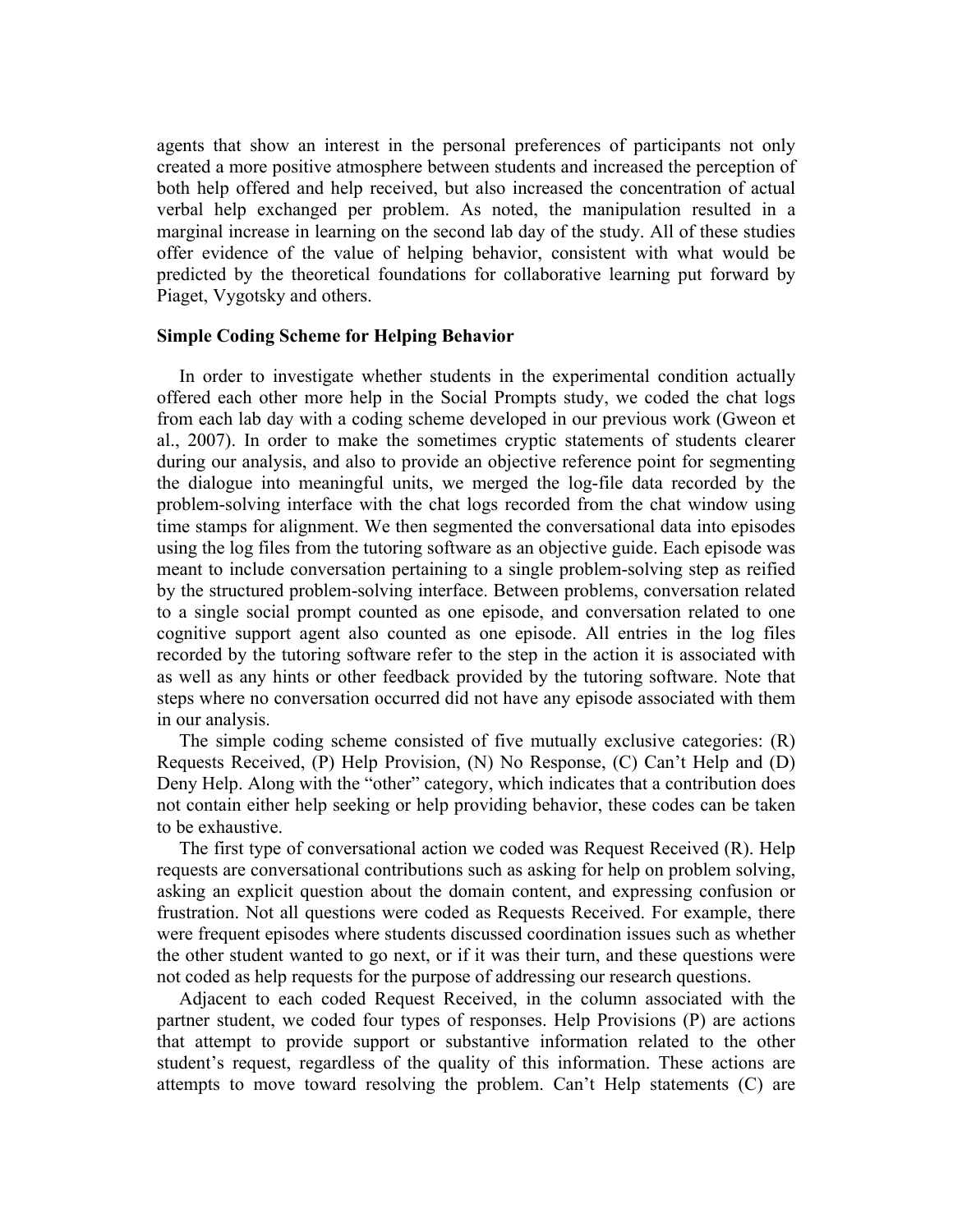responses where the other student indicates that he or she cannot provide help because he or she doesn't know what to do either. Deny Help (D) statements are where the other student responds in such a way that it is clear that he or she knows the answer but refuses to stop to help the other student. For example, "**Ask** [the teacher], **I understand it**" or "**Hold on** [and the other student proceeds to solve the problem and never comes back to answer the original question]" are type D statements. And finally, No Responses (N) are statements where the other student ignores help requests completely. Each chat log was coded separately by two coders, who then met and resolved all conflicts. Note that often where Requests Received are not met with a verbal Help Provision, the students are still able to collaboratively or independently work out an answer to their questions, at least at the level of moving forward with the problem solving. In some cases, however, the students seem to move forward through guessing.

Log 19-1 shows two example episodes where a Request Received is met with a Help Provision:

*Log 19-1.*

```
Student 1: What operation do we do?
<Student 2 tries multiplication and gets negative feedback from the problem-solving environment>
<Student 2 tries divide and gets positive feedback from the problem-solving environment>
Student 2: We divide. Now look at the problem, what is the other fraction we must divide by?
Student 1: What do we put on top of the fraction?
Student 2: Did you find a common denominator?
<Student 1 correctly finds the common denominator>
```
In Log 19-2 are two example episodes where a Request Received is met with a Can't Help response. In the second example, the student who requested help eventually figured out what to do on his own.

*Log 19-2.*

**Student 1: Why 16? Student 2: I don't know. Student 1: I need help. Student 2: Same Student 1: 23/2 Student 2: What's 23/2? Student 1: 11.5**

Log 19-3 provides two example episodes where a Request Received is met with a Deny Help response. In the first case, the student who asked for help was able to figure out the answer by guessing.

*Log 19-3.*

**Student 1: I don't get it Student 2: hold on**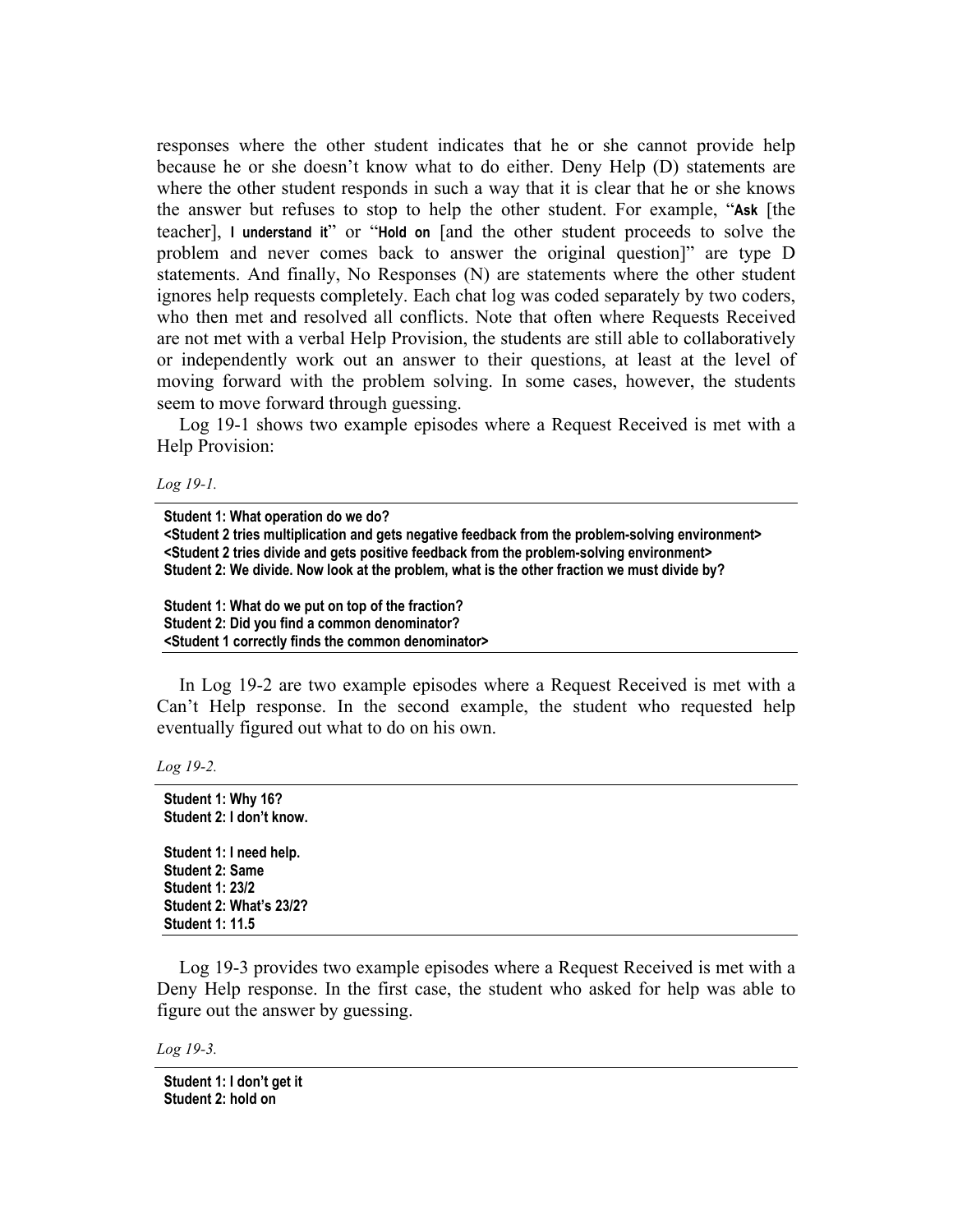**<Then Student 1 tried something and got negative feedback from the problem-solving environment> <Finally Student 1 tried something else, which was correct, and got positive feedback from the problem-solving environment>**

**Student 1: I don't know what to do Student 2: click on the help button**

Two example episodes where a Request Received is met with No Response are given in Log 19-4. In both cases the students seem to find the answer by guessing.

*Log 19-4.*

| Student 1: I don't get it<br><student 2="" and="" environment="" feedback="" from="" gets="" negative="" problem-solving="" something="" the="" tries=""><br/><student 2="" and="" else="" environment="" feedback="" from="" gets="" negative="" problem-solving="" something="" the="" tries=""></student></student> |
|------------------------------------------------------------------------------------------------------------------------------------------------------------------------------------------------------------------------------------------------------------------------------------------------------------------------|
| <student 2="" button="" clicks="" help="" on="" the=""></student>                                                                                                                                                                                                                                                      |
| <student 1="" and="" correct="" feedback="" from="" gets="" is="" positive="" problem-solving<br="" something="" that="" the="" tries="">environment&gt;</student>                                                                                                                                                     |
| Student 1: ?                                                                                                                                                                                                                                                                                                           |
| <student 2="" and="" environment="" feedback="" from="" gets="" negative="" something="" the="" tries=""></student>                                                                                                                                                                                                    |
| <student 1="" and="" correct,="" environment="" feedback="" from="" gets="" is="" positive="" something,="" the="" tries="" which=""></student>                                                                                                                                                                        |

The results from our coding of the corpus are displayed in Table 19-2. First, we see that there are a significantly larger total number of episodes on the transcripts from the Experimental condition. Recall that all episodes contain some conversation. Steps where no conversation occurred do not count in our total number of episodes. The larger number of episodes in the Experimental condition is primarily due to the fact that episodes in which social prompts were given to students only occurred in the Experimental condition, and two of these occurred between every problem solved during the Experimental condition.

|                                    | <b>Experimental</b> | <b>Experimental</b> | Control     | Control       |
|------------------------------------|---------------------|---------------------|-------------|---------------|
|                                    | (Day 1)             | (Day 2)             | (Day 1)     | (Day 2)       |
| <b>Total Episodes</b>              | 47.1(8.2)           | 61.3(12.3)          | 33.8 (17.9) | 49.1 $(26.9)$ |
| <b>Social Prompt Episodes</b>      | 24.1(9.9)           | 33.7(16.2)          | 0(0)        | 0(0)          |
| <b>Solicited Help Episodes (P)</b> | .79(1.6)            | .36(1.1)            | 1(1.3)      | 1.4(2.9)      |
| <b>Unsolicited Help Episodes</b>   | 1.7(2.1)            | 3.2(6.0)            | 2.1(3.2)    | 1.9(3.2)      |
| <b>Unanswered Help Requests</b>    | 2.4(2.7)            | 1.4(1.9)            | 2.2(1.9)    | 1.4(1.4)      |
| $(C+R+N)$                          |                     |                     |             |               |
| <b>Non-Help Episodes</b>           | 19.9(5.6)           | 35.8(9.3)           | 30.6(16.3)  | 46.3(25.1)    |

|  |  | Table 19-2. Results from corpus analysis. |
|--|--|-------------------------------------------|
|  |  |                                           |

Looking at the totals in Table 19-2, our finding regarding the average number of Help Provisions was that—contrary to what we might suspect based on the questionnaire data—there was no significant difference between conditions, although there was a non-significant trend for fewer verbal Help Provisions to be given in the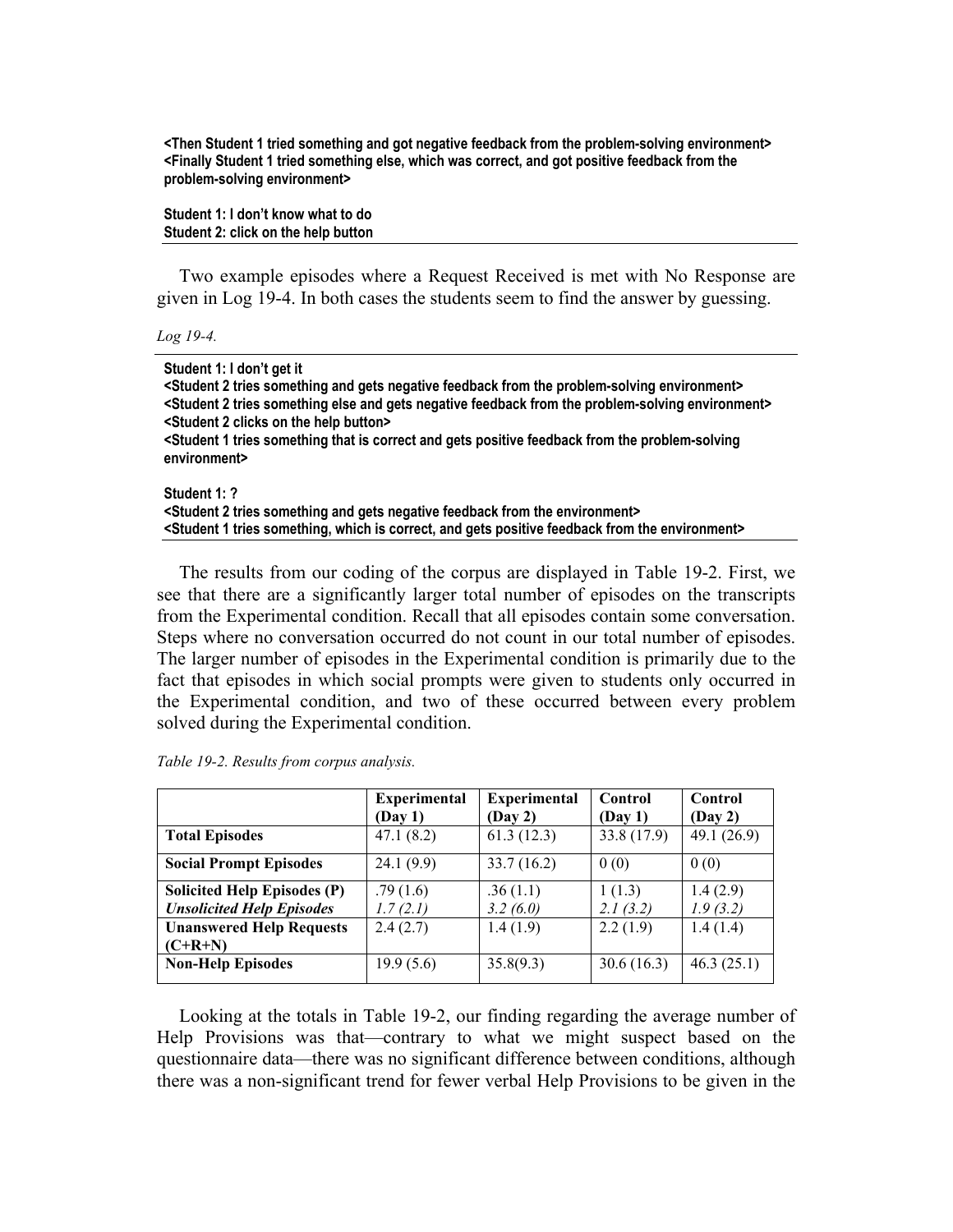Experimental condition. The number of Requests Received met with no verbal form of help was not different between conditions. However, there were significantly more non-help related conversational episodes in the control-condition transcripts. Furthermore, there were significantly more help episodes per problem in the Experimental condition  $F(1,15) = 16.8$ ,  $p < .001$ , effect size 1 s.d. Thus, the students in the control condition may have perceived less help behavior because there was a lower proportion of helping behavior, both on a per problem basis (in terms of total amount of help per problem) as well as on an overall basis (in terms of proportion of conversational episodes altogether that were help related).

Ultimately it became clear to us that limiting our scope to verbal help was not adequate. As we examined both the verbal and non-verbal behavior of students, we began to see that sometimes where it appeared from the chat behavior that an explicit help request went unanswered, we saw behavior from the other student in the problem-solving logs that suggested that the student's intention was indeed to offer help, however not verbally. Thus, our recent work, discussed in the next section, has focused on characterizing help more broadly. Ultimately, we believe our efforts to monitor and support helping behavior in the VMT environment will need to account for both verbal and non-verbal behavior of students (e.g., through the VMT's whiteboard).

#### **Extended Coding Scheme for Verbal and Nonverbal Helping Behavior**

We are at the beginning stages of developing a coding scheme that captures both verbal and non-verbal helping behavior. This is a tricky analysis problem since from the non-verbal problem solving behavior we see it is often difficult to distinguish a case where a student is offering assistance non-verbally, from a case where a student is simply taking over the problem solving, and moving ahead without the partner.

From the collaborative problem-solving environment discussed earlier, log-files were generated that combined time-stamped records of each attempt to fill in a problem-solving step, along with who contributed that step and whether the contribution was correct or not, as well as time-stamped records of every contribution to the chat interface. We used the problem-solving behavior as an objective guide for segmenting the log-files into units for analysis. We used the problem-solving step as our unit of analysis. So all of the attempts to fill in a step counted together as one unit along with any chat contributions that were submitted during that time. Because the step was our unit of analysis, rather than coding each helping action as we had done in our earlier coding scheme, we coded each segment for what was the most explicit helping behavior, if any, we observed for each participant. Thus, at most we would assign one Request Received code and one Help Provision code per student, per segment. In what follows, we will describe the multistep coding process.

The first step in the coding process is to mark for each step which student eventually entered the correct answer. This is used in the process of interpreting nonverbal help. We say that a non-verbal help request is initiated whenever the same student has contributed two unsuccessful attempts for the same step. The first time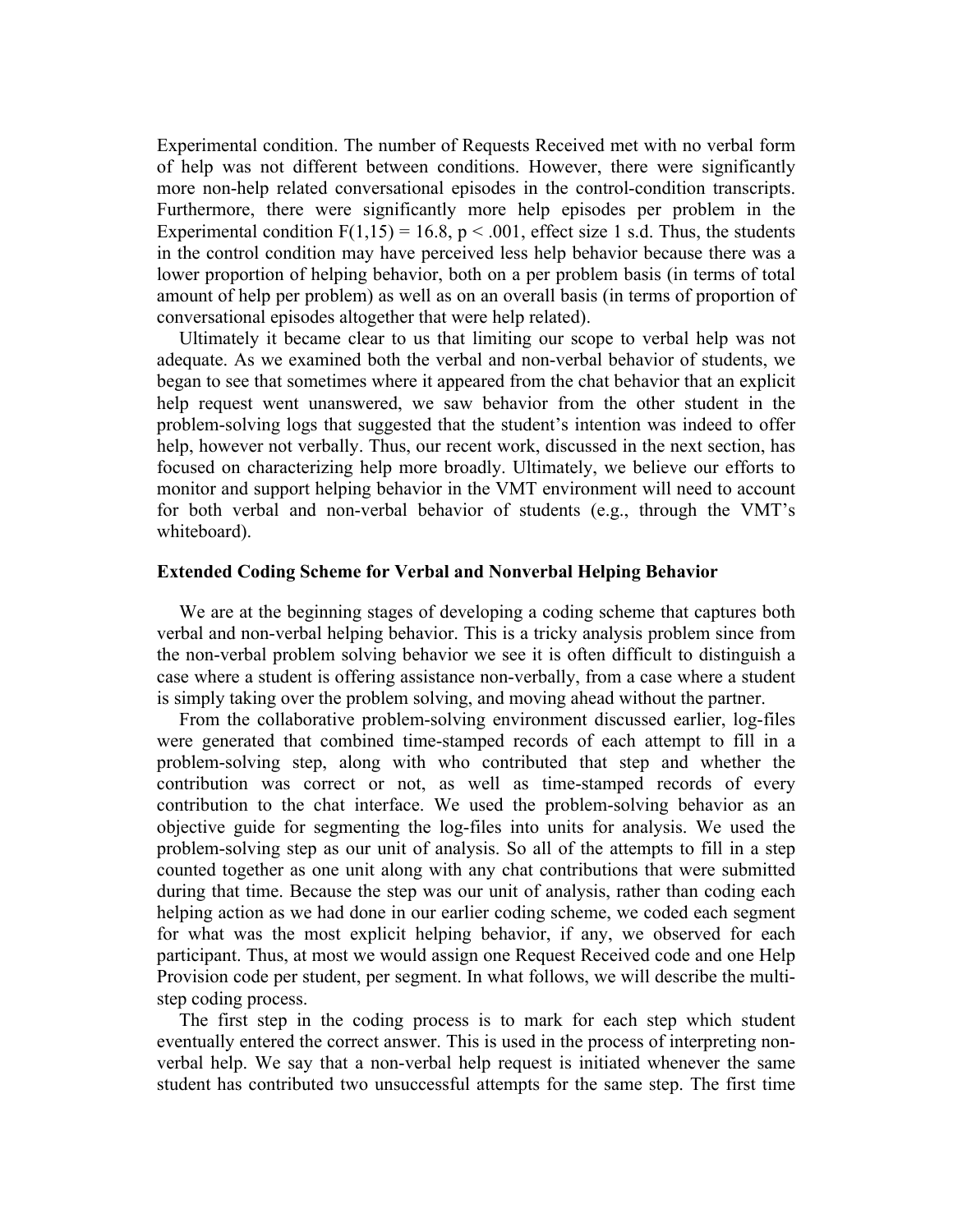this condition is true within a step, the student who is responsible for contributing that step is said to have non-verbally requested help by demonstrating a lack of ability. A code is then assigned that indicates how that help request was resolved, i.e., whether the student who initiated the help request was able to eventually contribute the right answer for the step without any intervention, either verbally or non-verbally from the other student, or whether the other student was the one who contributed the correct answer for the step, or whether the first student eventually contributed the right answer after receiving some form of help from his partner.

One interesting finding from this analysis was that between the experimental and control conditions of the Social Prompt study there were no significant differences in raw number of help requests, or number of help requests where the other student completed the step. However, between the experimental and control conditions there were marginally more cases in the experimental condition where a student requested help, received help from his partner, and then was able to complete the step himself using that help ( $p = .07$ ).

# **Virtual Math Teams with Adaptive Support**

In our recent work, we have integrated our technology for automatic analysis of the collaborative-learning process with our technology for supporting conversational interactions with computer agents into a single unified framework, which we refer to as Basilica. Conceptually, this framework allows monitoring conversational interactions as they unfold, which allows it to track behaviors such as argumentation, helping and explanation. Based on this analysis, conversational agents that are capable of engaging students in discussion on a variety of topics can be triggered. The purpose of this integrated framework is to make it possible to easily integrate these technologies with a wide range of collaborative environments. For example, we have recently integrated Basilica with the massively multi-player on-line environment called Second Life (Weusijana, Kumar & Rosé, 2008).

#### **Example Interactions in the Integrated VMT-Basilica Environment**

We have just begun to collect pilot data with the integrated VMT-Basilica environment using the types of open-ended math problems that are characteristic of prior investigations in the VMT environment. Here we describe our small pilot investigation in the math domain. A larger, experimental study in the thermodynamics domain is described elsewhere (Chaudhuri et al., 2008).

Figure 19-2 displays the interface for the integrated VMT-Basilica environment. It is identical to the original VMT environment, except that chat agents can participate along with a group of human students in the chat. (Note "Tutor" in the list of Current users and as the second poster in Figure 19-2.) On the whiteboard is displayed the problem statement the students are working on. Below it is a drawing one of the students has pasted on in order to share it with his partner. The goal of the exercise is for students to understand that they can use a binary search strategy to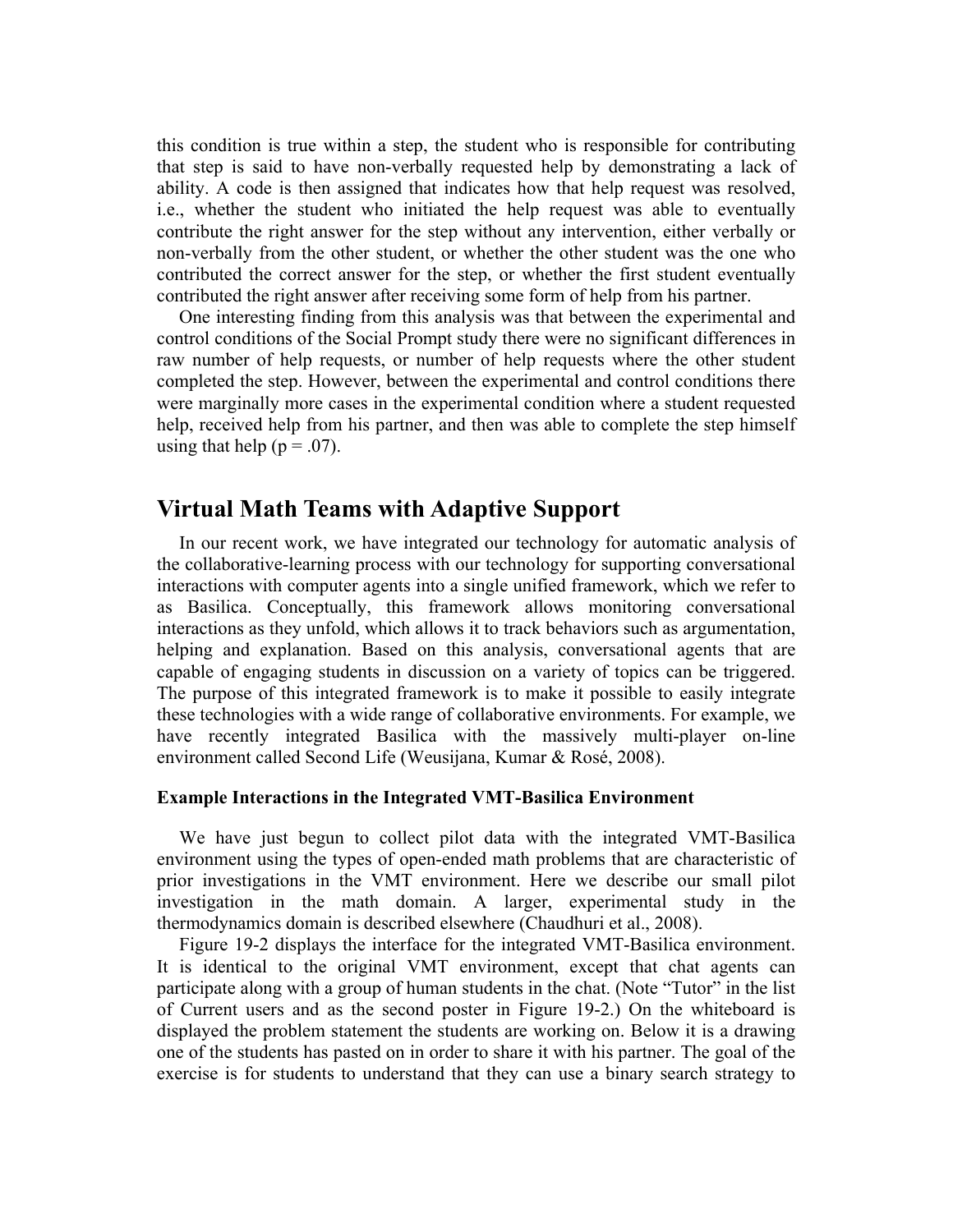

solve the problem of finding a heavier weighted coin among a set of other coins that all weigh the same as each other.

*Figure 19-2. Integrated version of the VMT environment.*

In Log 19-5, we see that the students first think together about a strategy for approaching the problem.

```
Log 19-5.
```

| Student2: i was thinking what if you weighted them all out                                |  |
|-------------------------------------------------------------------------------------------|--|
| Student2: and then took an average                                                        |  |
| Student2: but i guess you cant do that                                                    |  |
| Student2: because we cant know the weight                                                 |  |
| Student1: i was thinking of weighing them all, then weigh one (and hope it's not fake XP) |  |
| Student <sub>2</sub> : haha                                                               |  |

After a short time, the tutor agent jumps in with a hint that the students then take up and use in their problem solving (see Log 19-6, from Figure 19-2).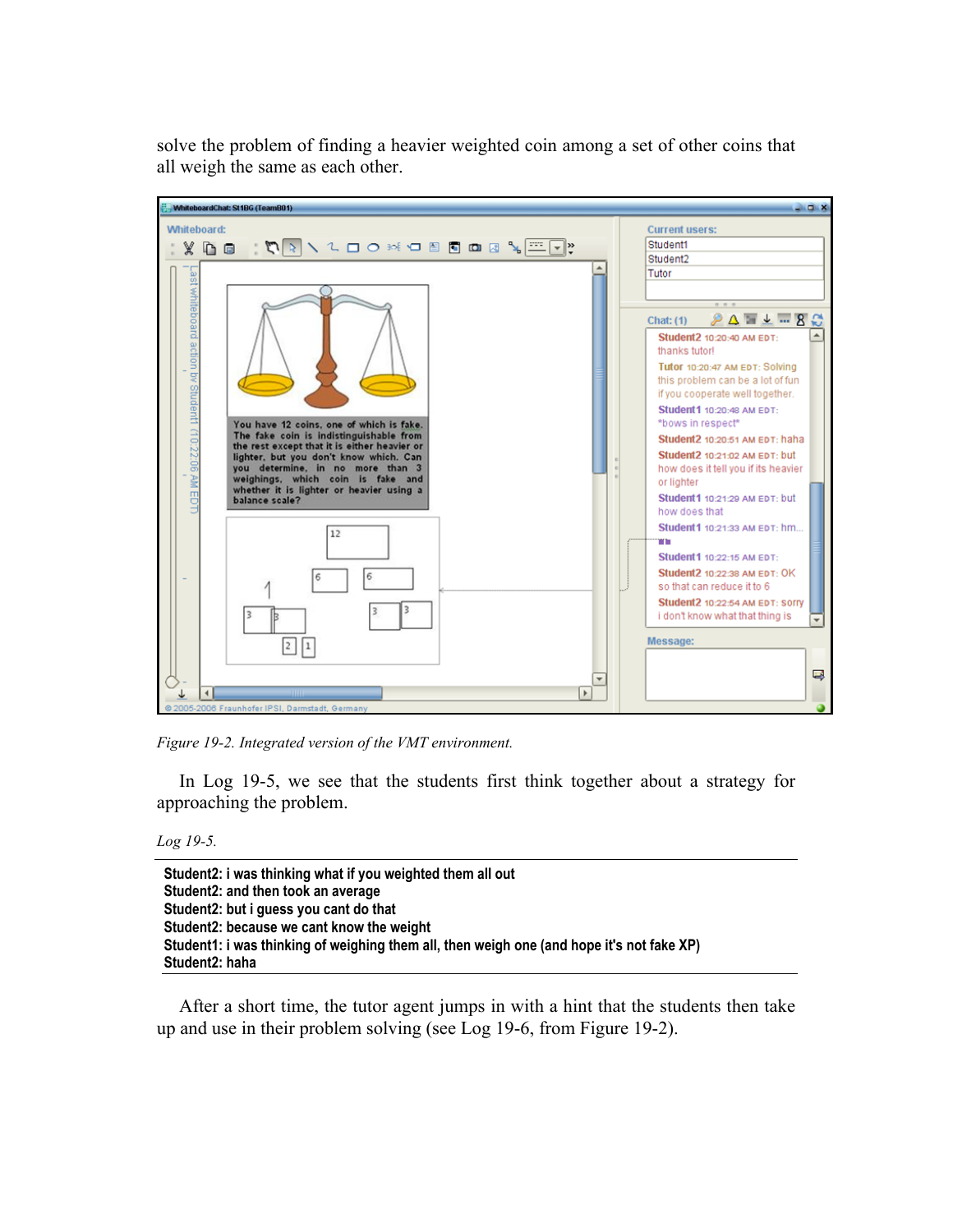*Log 19-6.*

**Tutor: HINT: If you split a group of coins into half and they weigh equal, then that whole set doesn't contain the fake coin. It must be in the other set from the previous weighing. This also tells you whether the fake coin is heavier or lighter. Student2: oh! Student2: thanks tutor Tutor: Solving this problem can be a lot of fun if you cooperate well together. Student1: \*bows in respect\* Student2: haha**

Student 1 has worked out a solution based on the tutor's hint and then pasted it onto the whiteboard. This is indicated on Figure 19-2 with a small square in the chat following Student 1's "hm…" (see Log 19-5). When Student 2 clicks on this square, an arrow appears that points to what Student 1 has pasted onto the whiteboard. However, Student 2 is not able to fully understand Student 1's drawing (see Log 19- 7).

*Log 19-7.*

|              | Student2: but how does it tell you if its heavier or lighter |
|--------------|--------------------------------------------------------------|
|              | Student1: but how does that                                  |
| Student1: hm |                                                              |
|              | Student2: ok so that can reduce it to 6                      |
|              | Student2: sorry i dont know what that thing is               |
|              | Student2: once we know its in one group of 6                 |

After Student 2 has expressed confusion, Student 1 jumps in with a further explanation of the hint that originally had come from the Tutor agent (Log 19-8).

| $\overline{O}$<br>i. | , |
|----------------------|---|
|----------------------|---|

**Student1: hm...so you recommend...first splitting the whole thing into groups of 3 Student2: yeah Student1: then weighing two groups of 3 against each other Student1: if they're equal, we use this as a benchmark against another group**

The students were then able to move on from there to solve the problem. In addition to individual hints, the tutor agent is also able to engage students in multiturn directed lines of reasoning, as in our previous investigations (Chaudhuri et al., 2008; Kumar, Gweon et al., 2007).

#### **Technical Description: The Basilica Framework**

Based on our experiences with designing and engineering collaborative-learning systems that involve integrating the state of the art in text classification and conversational-agent technology, we recognized the need for a framework that facilitates such integration. In this section, we describe our continuing work to develop such a framework. Initial specification of the desiderata of our framework included reusability of component technologies, compatibility with other platforms,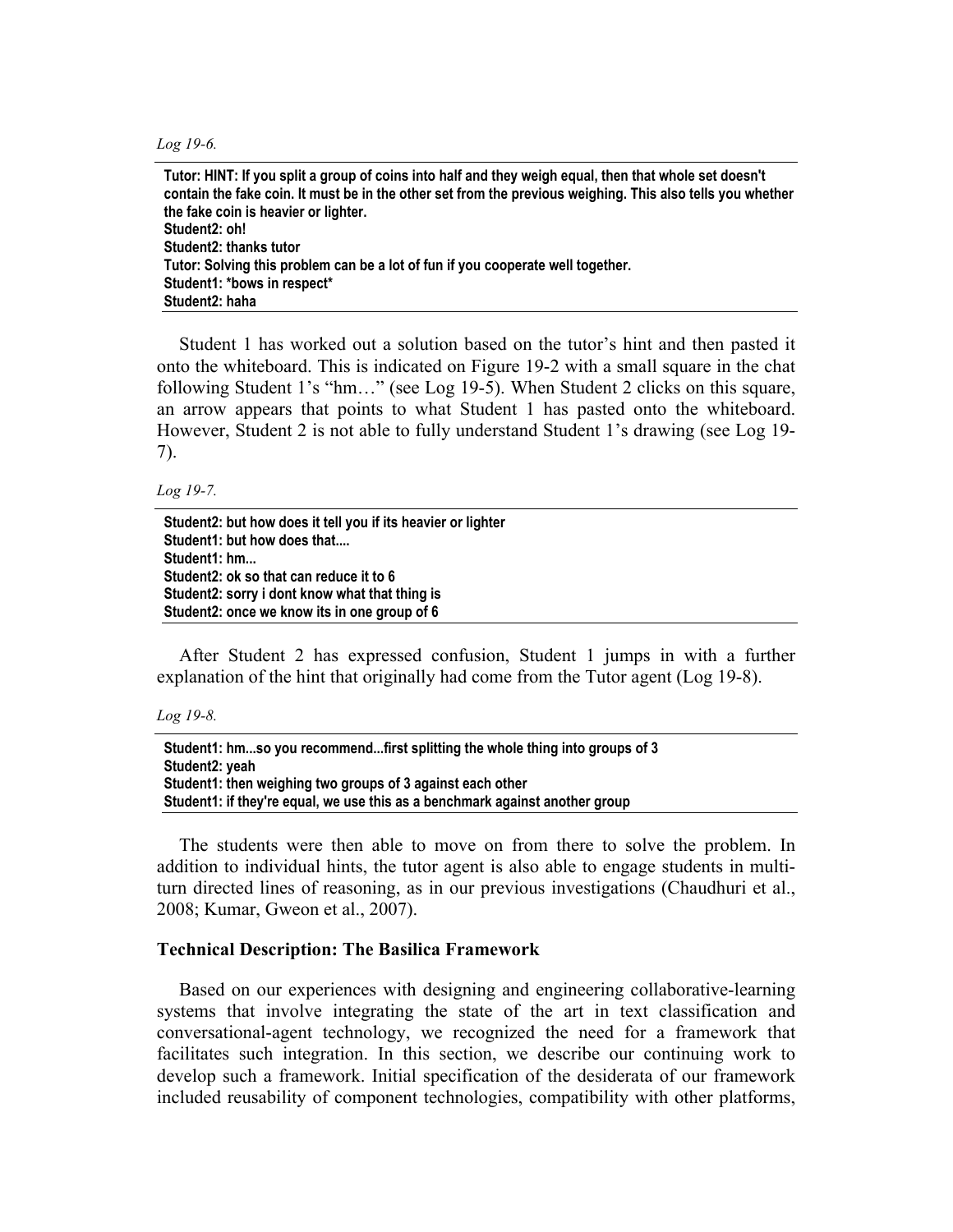and the ability to provide flexibility to system designers to select from a wide range of existing components and then to synchronize, prioritize and coordinate them as desired in a convenient way.

While we continue to make further improvements to the framework to better achieve these specifications, in its current form the Basilica framework is an eventdriven framework that enables development of conversational agents by using two basic components, referred to as Actors and Filters. These components communicate using Events. The Actor component, as the name suggests, displays behavior. Filters, on the other hand, observe behavior. Behavior and data are encapsulated into Events. For example if an Actor component generates a text message to be shared by the other participants in the conversational interface, it broadcasts a *TextMessageEvent*. Similarly, if a human logs into the conversational interface, a *LogInEvent* is sent to all relevant filters.

The Basilica framework implements a set of abstract software classes, which correspond to components, events and other supporting elements of the framework like channel independent communication, logging and process management. Along with these abstract classes, the Basilica framework now has a growing set of reusable Actors, Filters and Events that can be used to rapidly build custom conversational agents.

Supporting procedural behavior in an event-based framework like Basilica brings together two very different approaches of generating conversational behavior within the same framework. With this integration, we can view the conversational task as a space of graphs. Each graph represents a procedural behavior and graphs are triggered by events. The traversal of each graph once it is triggered is guided by the control strategy of the behavior associated with the graph. This has implications for the amount of effort involved in developing conversational applications of very different scales. In a procedural framework, the task may be represented by a simple graph or a quite complex graph. However if the task is designed appropriately, by using Basilica a complex graph can be divided into several smaller graphs, allowing distributed development with fewer dependencies and higher possibility of reuse of behavior. The event-driven approach adopted by Basilica has further advantages for building multi-modal conversational applications. This is particularly relevant if the different human participants engage in the conversation through different media like text, speech, short message service (SMS), gesture, etc. The programmatic approach to authoring taken by Basilica enables easier integration with devices and software for which a conversational interface has been developed.

A Basilica component can be defined on the basis of the events it observes and the operations it performs when it observes each of those events. These operations may include updating its beliefs, accessing its resources and generating events. Building a conversational agent under this framework is essentially an exercise in instantiating the desired actors and filters from a library of reusable components and establishing communication links, called Connections, between them. The exercise involves ensuring that all components are well connected to receive events they require. In some cases the exercise may involve creating new actors and/or filters to generate or observe some new behavior.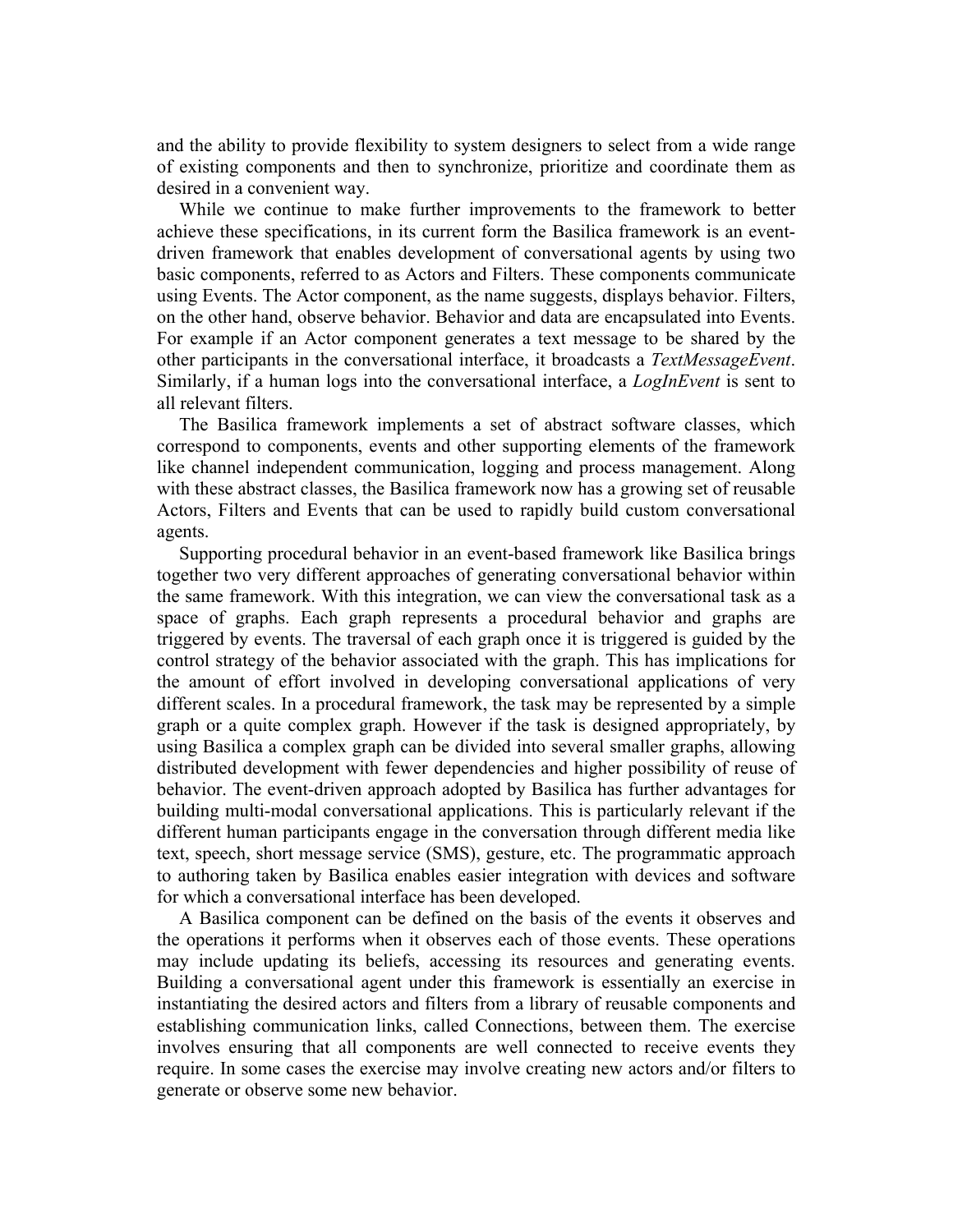Figure 19-3 shows the design of Basilica within the integrated VMT-Basilica environment. Each Basilica component is represented by a polygon with three sections. The bottom section is marked with an out-pointing arrow on its left side and the text in that box is right aligned. The events generated by the component are listed in this box. The middle section is marked with an in-pointing arrow on its right side and text in this box is left aligned. The events received by the component are listed in this box. The name of the component is written in the top section. The shape of the top box determines the type of component it represents. An Actor component is drawn as a parallelogram and a Filter component is drawn as a rectangle. An "x" sign is placed in the corresponding box if a component does not receive or send any event.





In this integrated environment, the Basilica agent communicates with a VMT chat room (maintained by the ConcertChat server) using the *PresenceActor* and the *ChannelFilter*. The *PresenceActor* exhibits agent behavior like tutor turns, login and logout in the chat room while the *ChannelFilter* observes similar behavior by the students. All incoming text messages are encapsulated as *TextMessageEvent* and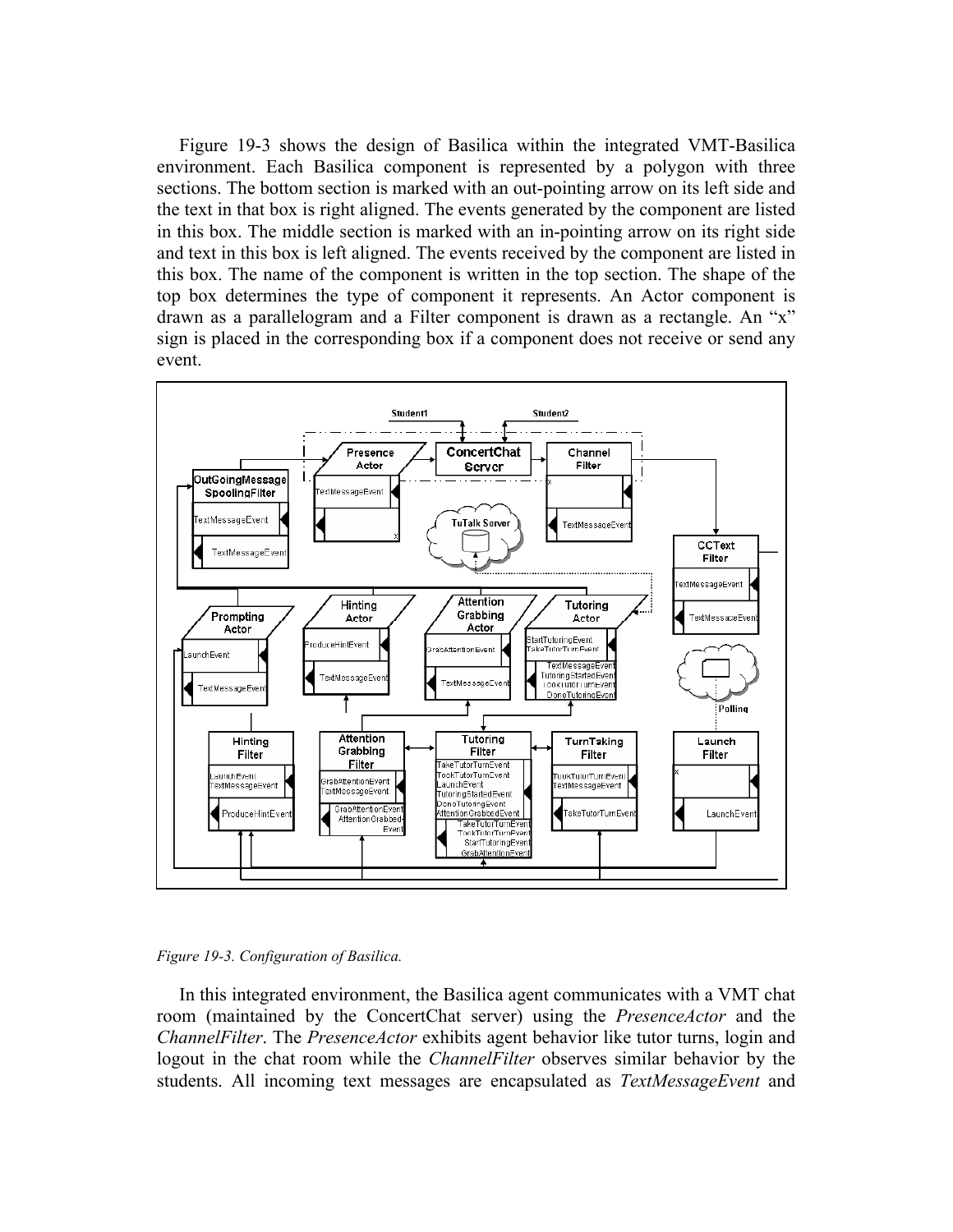routed to all Filters that need it through the *CCTextFilter*. On the output end, all outgoing messages are spooled through the *OutGoingMessageSpoolingFilter*.

There are four specific behaviors exhibited by the agent. These behaviors are distributed across four actors in the design. The *PromptingActor* prompts students at different times to inform them about the time left and also to give them certain motivating prompts at fixed time-points during the exercise. The *HintingActor* presents hints to the students to help them cover concepts that they have not yet discussed but which may be helpful in improving their design. The *HintingActor* works with the *HintingFilter,* which continuously monitors the students' conversation to evaluate which of the key concepts have been least discussed in the student conversations. Depending on that, the *HintingFilter* triggers the *HintingActor* to produce an appropriate hint at fixed time-points during the exercise. A hint is produced only once, and it is not reused during the exercise for the same students.

The *AttentionGrabbingActor* and the *TutoringActor* work together along with the *AttentionGrabbingFilter*, *TutoringFilter* and *TurnTakingFilter* to initiate and complete the instructional dialog session. At fixed time intervals during the exercise, the agent interacts with the students about certain concepts relevant for the exercise. Before an instructional dialog begins, to grab the student's attention, the tutor produces an *AttentionGrabbing* prompt. An example of an *AttentionGrabbing* prompt is "**Now might be a good time for some reflection**." The strategy to produce an *AttentionGrabbing* prompt is motivated from our past experience with building conversational support in a collaborative-learning environment. Students tend not to notice the tutor's instructional turn in between their turns, and the tutor never gains the floor in the conversation. We think that an *AttentionGrabbing* prompt may be successful at getting the tutor the floor in a text-based conversational environment.

### **Current Directions**

In this chapter we have described our vision for enhancing the quality of support offered to students in the VMT environment. We began by discussing our mixedmethods approach to studying this problem and iteratively developing an evidencebased design. We have discussed our findings and continued explorations related to helping behavior as well as describing the current integrated environment that we have developed.

A major direction of our current work is to continue with our analysis of helping behavior. Ultimately, we would like to use TagHelper tools (Rosé et al., 2008) to automate this analysis, so that helping behavior in the VMT environment can be tracked and supported.

### **References**

Aleven, V., Sewall, J., McLaren, B. M., & Koedinger, K. R. (2006). *Rapid authoring of intelligent tutors for real-world and experimental use.* Paper presented at the 6th IEEE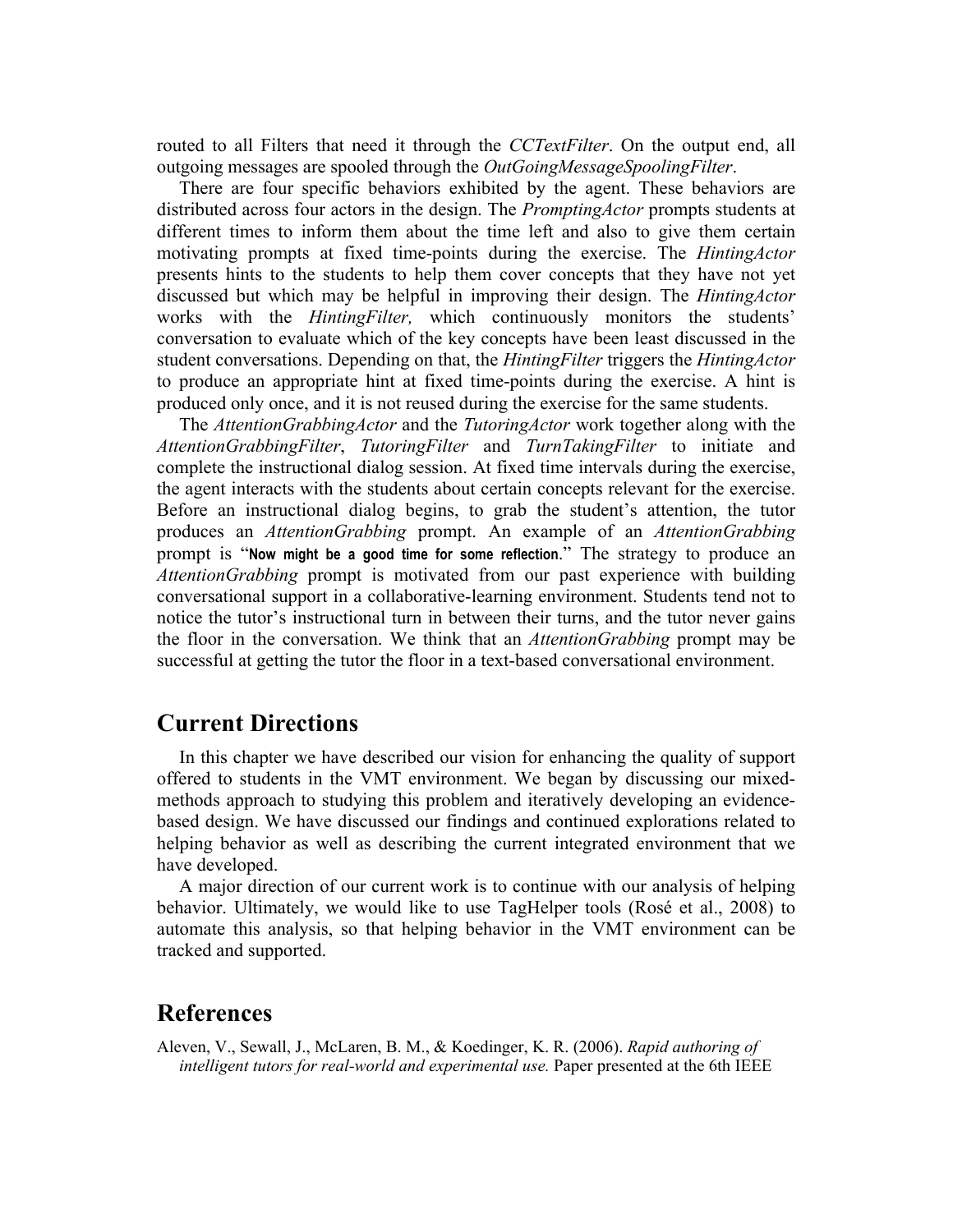International Conference on Advanced Learning Technologies (ICALT 2006). Proceedings pp. 847-851.

- Baker, M., & Lund, K. (1997). Promoting reflective interactions in a CSCL environment. *Journal of Computer Assisted Learning, 13*, 175-193.
- Chaudhuri, S., Kumar, R., Joshi, M., Terrell, E., Higgs, F., Aleven, V., et al. (2008). *It's not easy being green: Supporting collaborative "green design" learning.* Paper presented at the *Intelligent Tutoring Systems (ITS '08)*.
- Donmez, P., Rose, C., Stegmann, K., Weinberger, A., & Fischer, F. (2005). *Supporting CSCL with automatic corpus analysis technology.* Paper presented at the International Conference of Computer Support for Collaborative Learning (CSCL 2005), Taipei, Taiwan.
- Fischer, F., Bruhn, J., Gräsel, C., & Mandl, H. (2002). Fostering collaborative knowledge construction with visualization tools. *Learning and Instruction. Special issue on measurement challenges in collaborative learning research, 12*, 213–232.
- Gweon, G., Arguello, J., Pai, C., Carey, R., Zaiss, Z., & Rosé, C. P. (2005). *Towards a prototyping tool for behavior oriented authoring of conversational interfaces.* Paper presented at the *ACL Workshop on Educational Applications of NLP*.
- Gweon, G., Rosé, C. P., Albright, E., & Cui, Y. (2007). *Evaluating the effect of feedback from a CSCL problem solving environment on learning, interaction, and perceived interdependence.* Paper presented at the *CSCL 2007*, Rutgers University.
- Gweon, G., Rosé, C. P., Zaiss, Z., & Carey, R. (2006). *Providing support for adaptive scripting in an on-line collaborative learning environment.* Paper presented at the *CHI 06: ACM conference on human factors in computer systems*.: ACM Press.
- Jordan, P., Hall, B., Ringenberg, M., Cui, Y., & Rosé, C. P. (2007). *Tools for authoring a dialogue agent that participates in learning studies.* Paper presented at the *AIED 2007*.
- Joshi, M., & Rosé, C. P. (2007). *Using transactivity in conversation summarization of educational dialogue.* Paper presented at the *SLaTE Workshp on Speech and Language Technology in Education*.
- Kang, M., Chaudhuri, S., Joshi, M., Rosé, C. P. (2008). *Side : The summarization integrated development environment.* Paper presented at the *Association for Computational Linguistics*.
- Kumar, R., Gweon, G., Joshi, M., Cui, Y., & Rosé, C. P. (2007). *Supporting students working together on math with social dialogue.* Paper presented at the *SLaTE Workshop on Speech and Language Technology in Education*.
- Kumar, R., Rosé, C. P., Aleven, V., Iglesias, A., & Robinson, A. (2006). *Evaluating the effectiveness of tutorial dialogue instruction in an exploratory learning context.* Paper presented at the *Intelligent Tutoring Systems Conference*.
- Kumar, R., Rosé, C. P., Wang, Y. C., Joshi, M., & Robinson, A. (2007). *Tutorial dialogue as adaptive collaborative learning support.* Paper presented at the *AIED 2007*.
- Piaget, J. (1985). *The equilibrium of cognitive structures: The central problem of intellectual development*: Chicago University Press.
- Rosé, C., Wang, Y.-C., Cui, Y., Arguello, J., Stegmann, K., Weinberger, A., et al. (2008). Analyzing collaborative learning processes automatically: Exploiting the advances of computational linguistics in CSCL. *International Journal of Computer-Supported Collaborative Learning (ijCSCL), 3*(3), 237-272.
- Rosé, C. P., Gweon, G., Arguello, J., Finger, S., Smailagic, A., & Siewiorek, D. (2007). *Towards an interactive assessment framework for engineering design learning.* Paper presented at the *ASME 2007 International Design Engineering Technical Conferences & Computers and Information in Engineering Conference*.